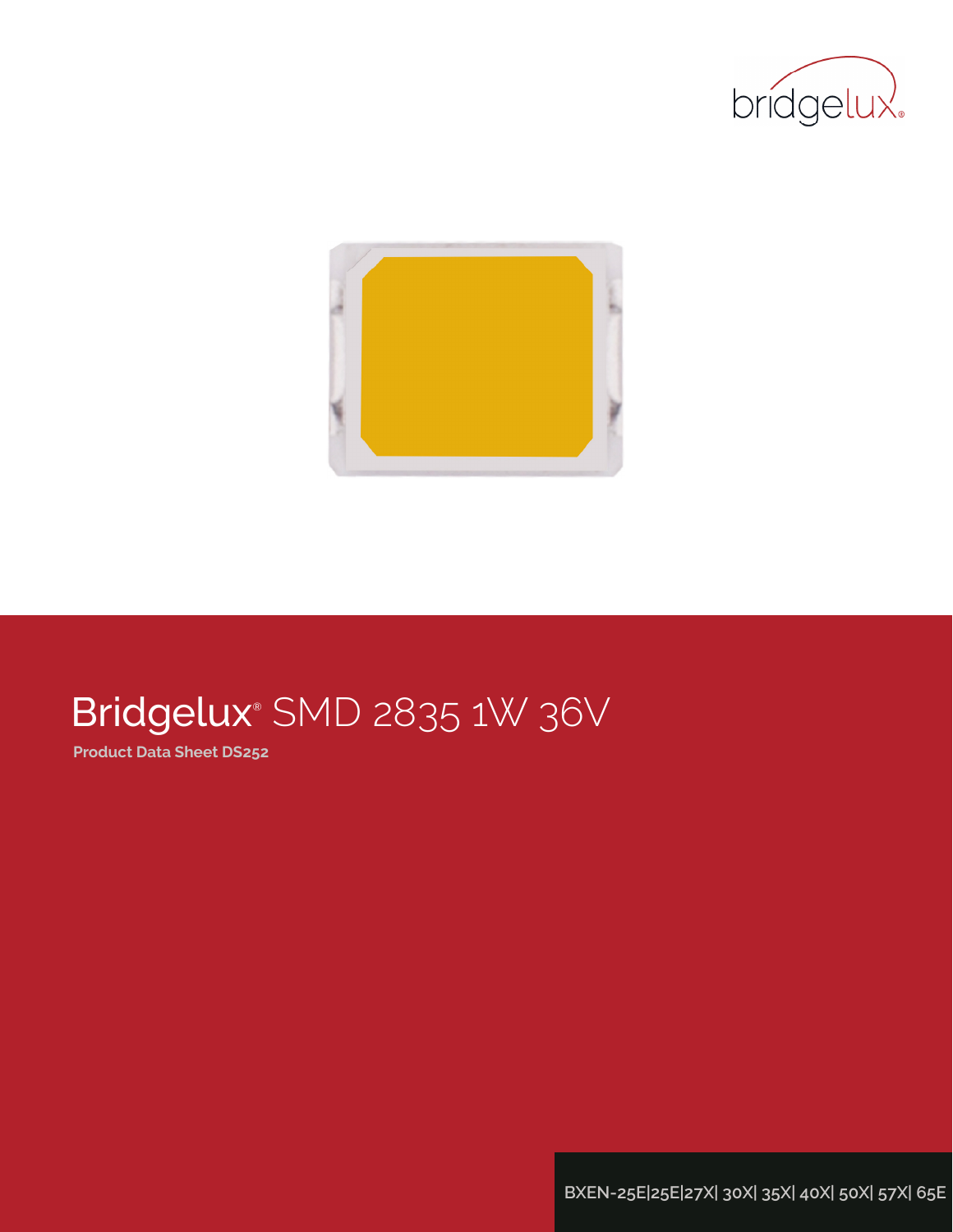# 2835  $\overline{\bigcap}$ JINS



### Introduction

The Bridgelux SMD 2835 high power LED is hot-color targeted, which ensures that the LEDs fall within their specified color bin at the typical application conditions of 85°C. With its broad lumen coverage and wide range of CCT options, the SMD 2835 provides unparalleled design-in flexibility for indoor and outdoor lighting applications. The SMD 2835 is ideal as a drop-in replacement for emitters with an industry standard 2.8mm x 3.5mm footprint. • Manuscript<br>
Which ensures that<br>
boad lumen coverage<br>
and outdoor lighting<br>
2.8mm x 3.5mm for<br>
Benefits<br>
• Lower operating<br>
• Ease of design a<br>
• Uniform, consiste<br>
• Reliable and con<br>
• Compliant with e<br>
• Design flexibi

#### **Features**

- Industry-standard 2835 footprint
- 9 bin color control
- Hot-color targeting ensures that color is within the ANSI bin at the typical application conditions of 85°C
- Enables 3- and 5-step MacAdam ellipse custom binning kits
- RoHS compliant and lead free
- Multiple CCT configurations for a wide range of lighting applications

#### **Benefits**

- Lower operating and manufacturing cost
- Ease of design and rapid go-to-market
- Uniform, consistent white light
- Reliable and constant white point
- Compliant with environmental standards
- · Design flexibility

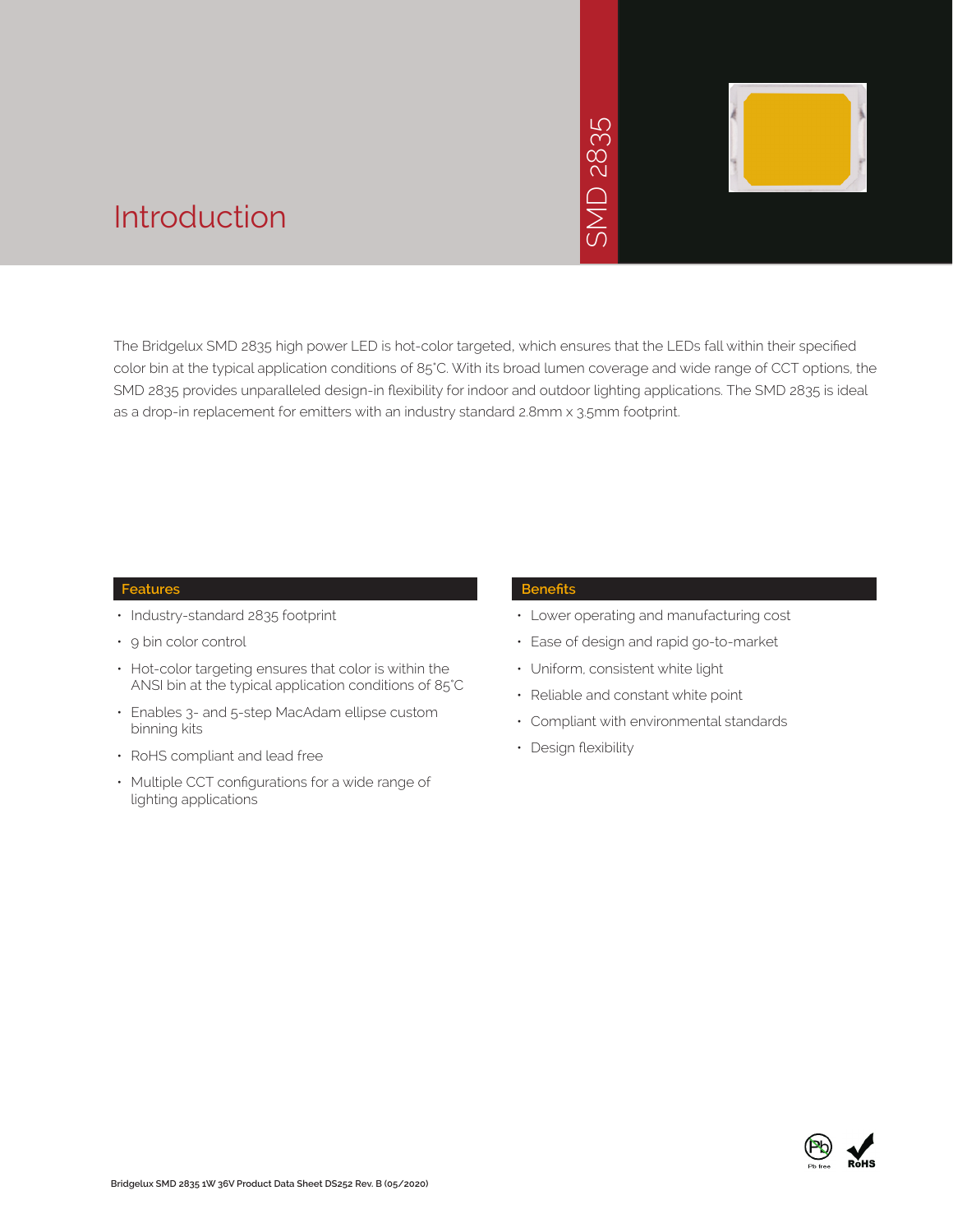### **Contents**

| Product Feature Map               | $\overline{c}$ |
|-----------------------------------|----------------|
| Product Nomenclature              | $\overline{c}$ |
| <b>Product Test Conditions</b>    | $\overline{c}$ |
| <b>Product Selection Guide</b>    | 3              |
| <b>Electrical Characteristics</b> | $\overline{4}$ |
| Absolute Maximum Ratings          | 5              |
| <b>Product Bin Definitions</b>    | 6              |
| Performance Curves                | 9              |
| <b>Typical Radiation Pattern</b>  | 12             |
| Typical Color Spectrum            | 13             |
| <b>Mechanical Dimensions</b>      | 14             |
| Reliability                       | 15             |
| <b>Reflow Characteristics</b>     | 16             |
| Packaging                         | 17             |
| Design Resources                  | 19             |
| Precautions                       | 19             |
| <b>Disclaimers</b>                | 19             |
| About Bridgelux                   | 20             |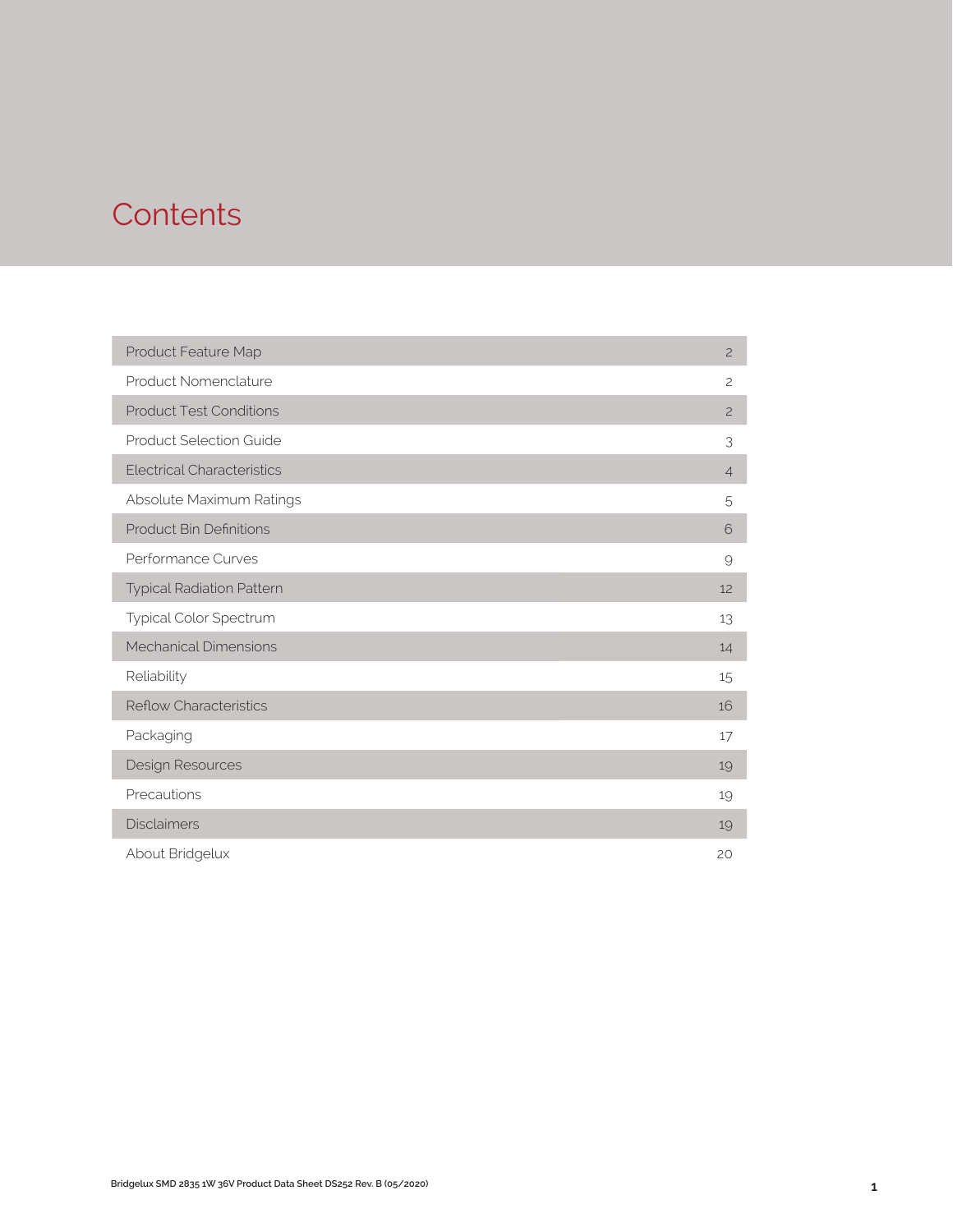### Product Feature Map

Bridgelux SMD LED products come in industry standard package sizes and follow ANSI binning standards. These LEDs are optimized for cost and performance, helping to ensure highly competitive system lumen per dollar performance while addressing the stringent efficacy and reliability standards required for modern lighting applications.





#### **Product Test Conditions**

Bridgelux SMD 2835 LEDs are tested and binned with a 10ms pulse of 25mA at T<sub>j</sub> (junction temperature)=T<sub>sp</sub> (solder point temperature) =25°C. Forward voltage and luminous flux are binned at a T<sub>j</sub>-T<sub>sp</sub>=25°C, while color is hot targeted at a T<sub>sp</sub> of 85°C.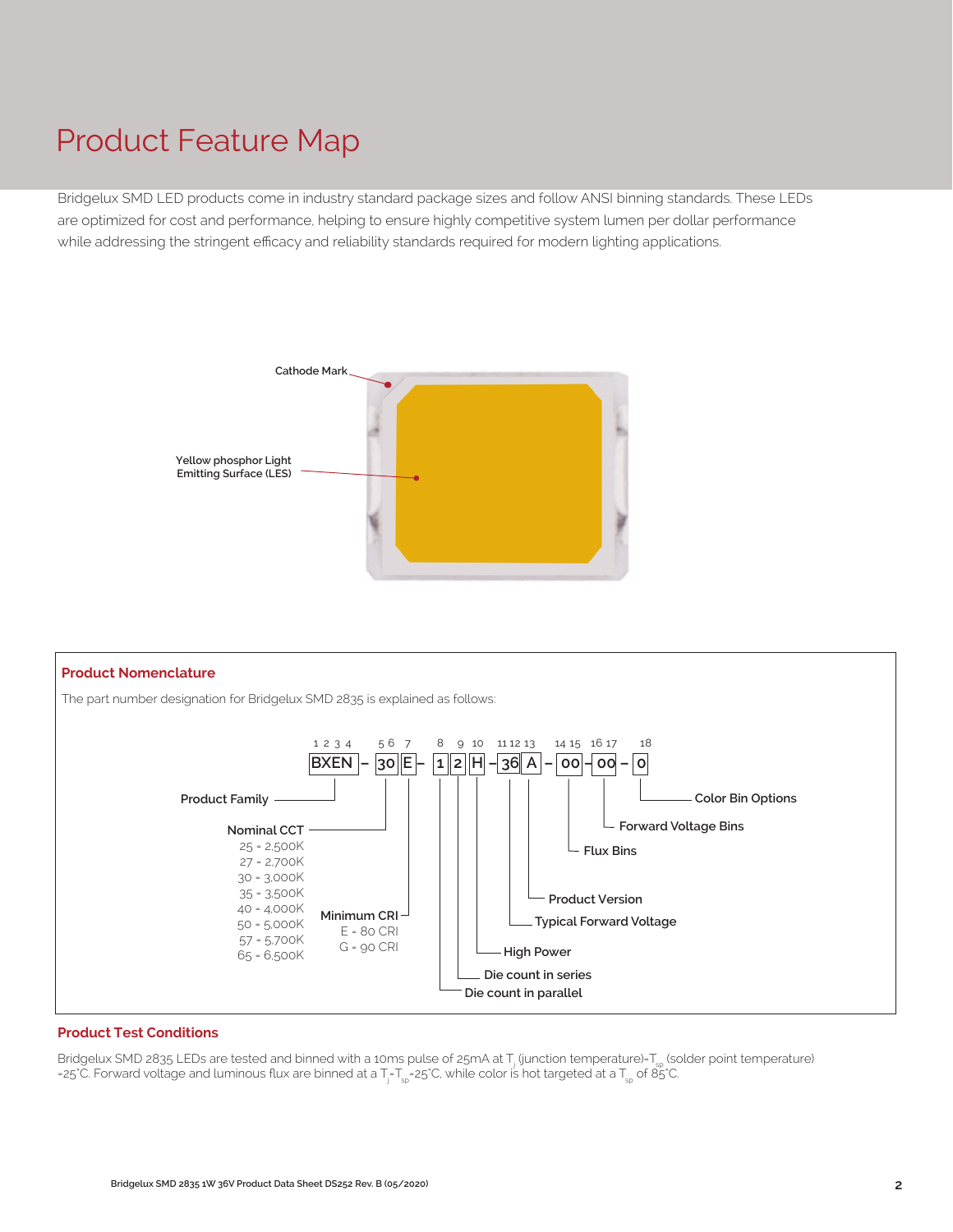### Product Selection Guide

The following product configurations are available:

**Table 1:** Selection Guide, Pulsed Measurement Data at 25mA (T<sub>j</sub>=T<sub>sp</sub>=25°C)

| Part Number <sup>1,6</sup> | Nominal CCT <sup>2</sup><br>(K) | CR13.5 | <b>Nominal</b><br><b>Drive Current</b> |      | Forward Voltage <sup>4.5</sup><br>(V) |            | <b>Typical Pulsed</b><br>Flux (lm)4.5 | <b>Typical Power</b><br>(W) | <b>Typical Efficacy</b><br>$\langle \text{Im}/\text{W} \rangle$ |
|----------------------------|---------------------------------|--------|----------------------------------------|------|---------------------------------------|------------|---------------------------------------|-----------------------------|-----------------------------------------------------------------|
|                            |                                 |        | (mA)                                   | Min  | <b>Typical</b>                        | <b>Max</b> |                                       |                             |                                                                 |
| BXEN-25E-12H-36A-00-00-0   | 2500                            | 80     | 25                                     | 35.0 | 36.0                                  | 37.5       | 117                                   | 0.9                         | 130                                                             |
| BXEN-27E-12H-36A-00-00-0   | 2700                            | 80     | 25                                     | 35.0 | 36.0                                  | 37.5       | 126                                   | 0.9                         | 140                                                             |
| BXEN-27E-12H-36AE-00-00-0  | 2700                            | 80     | 25                                     | 35.0 | 36.0                                  | 37.5       | 126                                   | 0.9                         | 140                                                             |
| BXEN-27G-12H-36A-00-00-0   | 2700                            | 90     | 25                                     | 35.0 | 36.0                                  | 37.5       | 108                                   | 0.9                         | 120                                                             |
| BXEN-30E-12H-36A-00-00-0   | 3000                            | 80     | 25                                     | 35.0 | 36.0                                  | 37.5       | 130                                   | 0.9                         | 144                                                             |
| BXEN-30G-12H-36A-00-00-0   | 3000                            | 90     | 25                                     | 35.0 | 36.0                                  | 37.5       | 111                                   | 0.9                         | 123                                                             |
| BXEN-35E-12H-36A-00-00-0   | 3500                            | 80     | 25                                     | 35.0 | 36.0                                  | 37.5       | 130                                   | 0.9                         | 144                                                             |
| BXEN-35G-12H-36A-00-00-0   | 3500                            | 90     | 25                                     | 35.0 | 36.0                                  | 37.5       | 111                                   | 0.9                         | 123                                                             |
| BXEN-40E-12H-36A-00-00-0   | 4000                            | 80     | 25                                     | 35.0 | 36.0                                  | 37.5       | 135                                   | 0.9                         | 150                                                             |
| BXEN-40G-12H-36A-00-00-0   | 4000                            | 90     | 25                                     | 35.0 | 36.0                                  | 37.5       | 113                                   | 0.9                         | 126                                                             |
| BXEN-50E-12H-36A-00-00-0   | 5000                            | 80     | 25                                     | 35.0 | 36.0                                  | 37.5       | 135                                   | 0.9                         | 150                                                             |
| BXEN-50G-12H-36A-00-00-0   | 5000                            | 90     | 25                                     | 35.0 | 36.0                                  | 37.5       | 113                                   | 0.9                         | 126                                                             |
| BXEN-57E-12H-36A-00-00-0   | 5700                            | 80     | 25                                     | 35.0 | 36.0                                  | 37.5       | 135                                   | 0.9                         | 150                                                             |
| BXEN-57G-12H-36A-00-00-0   | 5700                            | 90     | 25                                     | 35.0 | 36.0                                  | 37.5       | 113                                   | 0.9                         | 126                                                             |
| BXEN-65E-12H-36A-00-00-0   | 6500                            | 80     | 25                                     | 35.0 | 36.0                                  | 37.5       | 135                                   | 0.9                         | 150                                                             |
| BXEN-65E-12H-36AE-00-00-0  | 6500                            | 80     | 25                                     | 35.0 | 36.0                                  | 37.5       | 135                                   | 0.9                         | 150                                                             |

**Table 2:** Selection Guide, Pulsed Test Performance (T<sub>sp</sub> = 85°C)<sup>7,8</sup>

| Part Number <sup>1,6</sup> | <b>Nominal Drive</b><br>Nominal CCT <sup>2</sup><br>CRI3.5<br>Current<br>(K) |    |      |      |                | Forward Voltage <sup>5</sup> | <b>Typical Pulsed</b>  | <b>Typical Power</b> | <b>Typical Effica-</b> |
|----------------------------|------------------------------------------------------------------------------|----|------|------|----------------|------------------------------|------------------------|----------------------|------------------------|
|                            |                                                                              |    | (mA) | Min  | <b>Typical</b> | <b>Max</b>                   | Flux (lm) <sup>5</sup> | (W)                  | cy (lm/W)              |
| BXEN-25E-12H-36A-00-00-0   | 2500                                                                         | 80 | 25   | 34.7 | 35.7           | 37.2                         | 102                    | 0.9                  | 115                    |
| BXEN-27E-12H-36A-00-00-0   | 2700                                                                         | 80 | 25   | 34.7 | 35.7           | 37.2                         | 110                    | 0.9                  | 123                    |
| BXEN-27E-12H-36AE-00-00-0  | 2700                                                                         | 80 | 25   | 34.7 | 35.7           | 37.2                         | 110                    | 0.9                  | 123                    |
| BXEN-27G-12H-36A-00-00-0   | 2700                                                                         | 90 | 25   | 34.7 | 35.7           | 37.2                         | 95                     | 0.9                  | 107                    |
| BXEN-30E-12H-36A-00-00-0   | 3000                                                                         | 80 | 25   | 34.7 | 35.7           | 37.2                         | 114                    | 0.9                  | 127                    |
| BXEN-30G-12H-36A-00-00-0   | 3000                                                                         | 90 | 25   | 34.7 | 35.7           | 37.2                         | 98                     | 0.9                  | 110                    |
| BXEN-35E-12H-36A-00-00-0   | 3500                                                                         | 80 | 25   | 34.7 | 35.7           | 37.2                         | 114                    | 0.9                  | 127                    |
| BXEN-35G-12H-36A-00-00-0   | 3500                                                                         | 90 | 25   | 34.7 | 35.7           | 37.2                         | 98                     | 0.9                  | 110                    |
| BXEN-40E-12H-36A-00-00-0   | 4000                                                                         | 80 | 25   | 34.7 | 35.7           | 37.2                         | 118                    | 0.9                  | 132                    |
| BXEN-40G-12H-36A-00-00-0   | 4000                                                                         | 90 | 25   | 34.7 | 35.7           | 37.2                         | 100                    | 0.9                  | 112                    |
| BXEN-50E-12H-36A-00-00-0   | 5000                                                                         | 80 | 25   | 34.7 | 35.7           | 37.2                         | 118                    | 0.9                  | 132                    |
| BXEN-50G-12H-36A-00-00-0   | 5000                                                                         | 90 | 25   | 34.7 | 35.7           | 37.2                         | 100                    | 0.9                  | 112                    |
| BXEN-57E-12H-36A-00-00-0   | 5700                                                                         | 80 | 25   | 34.7 | 35.7           | 37.2                         | 118                    | 0.9                  | 132                    |
| BXEN-57G-12H-36A-00-00-0   | 5700                                                                         | 90 | 25   | 34.7 | 35.7           | 37.2                         | 100                    | 0.9                  | 112                    |
| BXEN-65E-12H-36A-00-00-0   | 6500                                                                         | 80 | 25   | 34.7 | 35.7           | 37.2                         | 118                    | 0.9                  | 132                    |
| BXEN-65E-12H-36AE-00-00-0  | 6500                                                                         | 80 | 25   | 34.7 | 35.7           | 37.2                         | 118                    | 0.9                  | 132                    |

Notes for Tables 1 & 2:

1. The last 7 characters (including hyphens '-') refer to flux bins, forward voltage bins, and color bin options, respectively. "00-00-0" denotes the full distribution of flux, forward voltage, and 7 SDCM color.

 Example: BXEN-30E-12H-36A-00-00-0 refers to the full distribution of flux, forward voltage, and color within a 3000K 7-step ANSI standard chromaticity region with a minimum of 80CRI, 1x2 die configuration, high power, 36V typical forward voltage.

2. Product CCT is hot targeted at  $T_{\rm so}$  = 85°C. Nominal CCT as defined by ANSI C78.377-2011.

3. Listed CRIs are minimum values and include test tolerance.

4. Products tested under pulsed condition (10ms pulse width) at nominal drive current where T<sub>j</sub>=T<sub>sp</sub>=25°C.

5. Bridgelux maintains a ±7.5% tolerance on luminous flux measurements, ±0.15V tolerance on forward voltage measurements, and ±2 tolerance on CRI measurements for the SMD 2835.

6. Refer to Table 5 and Table 6 for Bridgelux SMD 2835 Luminous Flux Binning and Forward Voltage Binning information.

7. Typical pulsed test performance values are provided as reference only and are not a guarantee of performance.

8. Typical performance is estimated based on operation under pulsed current with LED emitter mounted onto a heat sink with thermal interface material and the solder point temperature maintained at 85°C. Based on Bridgelux test setup, values may vary depending on the thermal design of the luminaire and/or the exposed environment to which the product is subjected.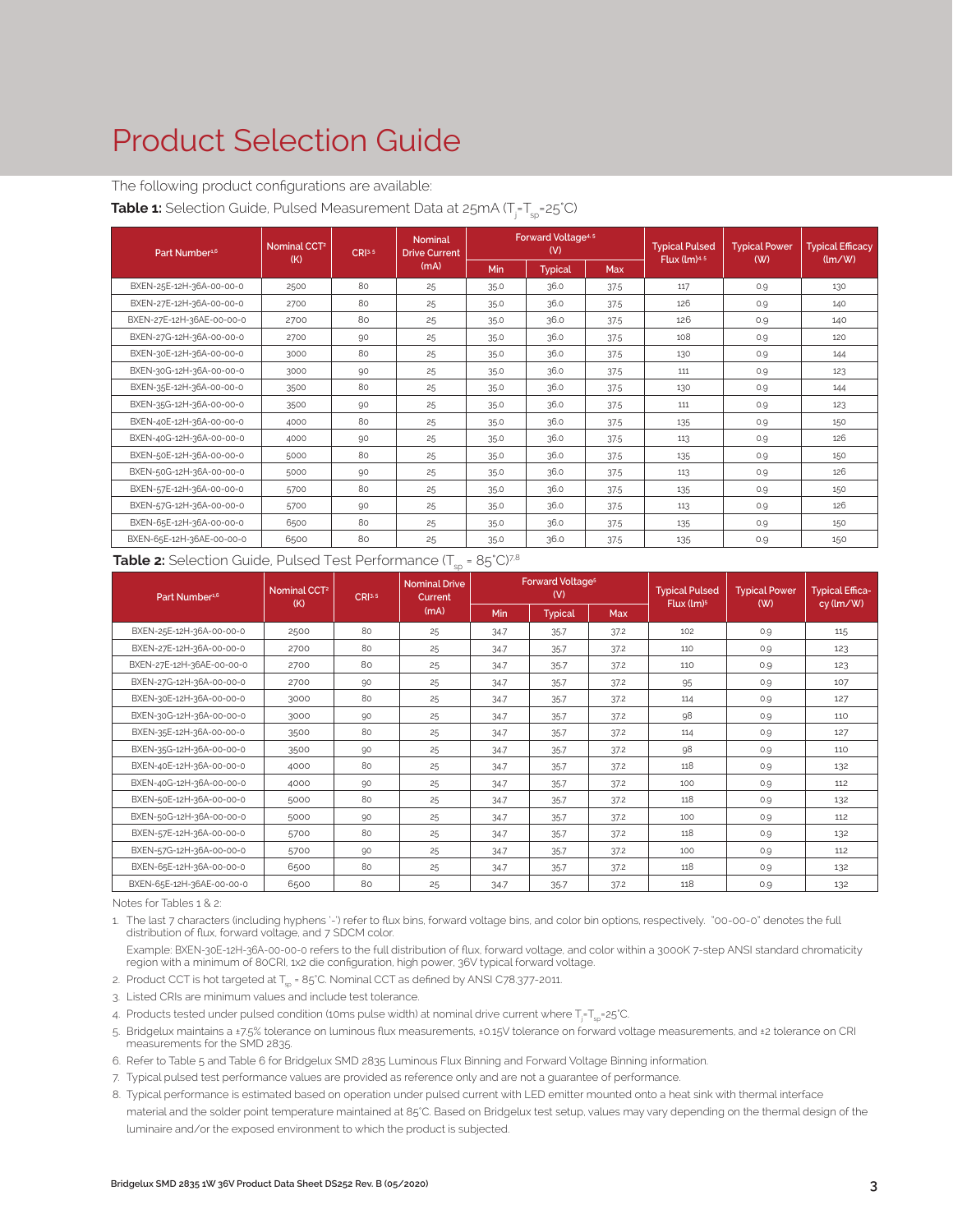# Electrical Characteristics

#### **Table 3: Electrical Characteristics**

|                          | <b>Drive Current</b> |                | <b>Forward Voltage</b><br>$(V)$ <sup>2.3</sup> |                | <b>Typical</b><br><b>Temperature</b><br><b>Coefficient</b>  | <b>Typical</b><br><b>Thermal</b><br><b>Resistance</b>                |
|--------------------------|----------------------|----------------|------------------------------------------------|----------------|-------------------------------------------------------------|----------------------------------------------------------------------|
| Part Number <sup>1</sup> | (mA)                 | <b>Minimum</b> | <b>Typical</b>                                 | <b>Maximum</b> | of Forward<br>Voltage<br>$\Delta V \sim \Delta T$<br>(mV/C) | <b>Junction</b><br>to Solder Point <sup>4</sup><br>$R_{j-sp}$ (°C/W) |
| BXEN-XXE-12H-36A-00-00-0 | 25                   | 35.0           | 36                                             | 37.5           | $-15.55$                                                    | 20                                                                   |

Notes for Tables 3:

1. The last 7 characters (including hyphens '-') refer to flux bins, forward voltage bins, and color bin options, respectively. "00-00-0" denotes the full distribution of flux, forward voltage, and 7 SDCM color.

 Example: BXEN-30E-12H-36A-00-00-0 refers to the full distribution of flux, forward voltage, and color within a 3000K 7-step ANSI standard chromaticity region with a minimum of 80CRI, 1x2 die configuration, high power, 36V typical forward voltage.

2. Bridgelux maintains a tolerance of ± 0.15V on forward voltage measurements. Voltage minimum and maximum values at the nominal drive current are guaranteed by 100% test.

3. Products tested under pulsed condition (10ms pulse width) at nominal drive current where  $T_{\rm{sp}}$  = 25°C.

4. Thermal resistance value was calculated using total electrical input power; optical power was not subtracted from input power.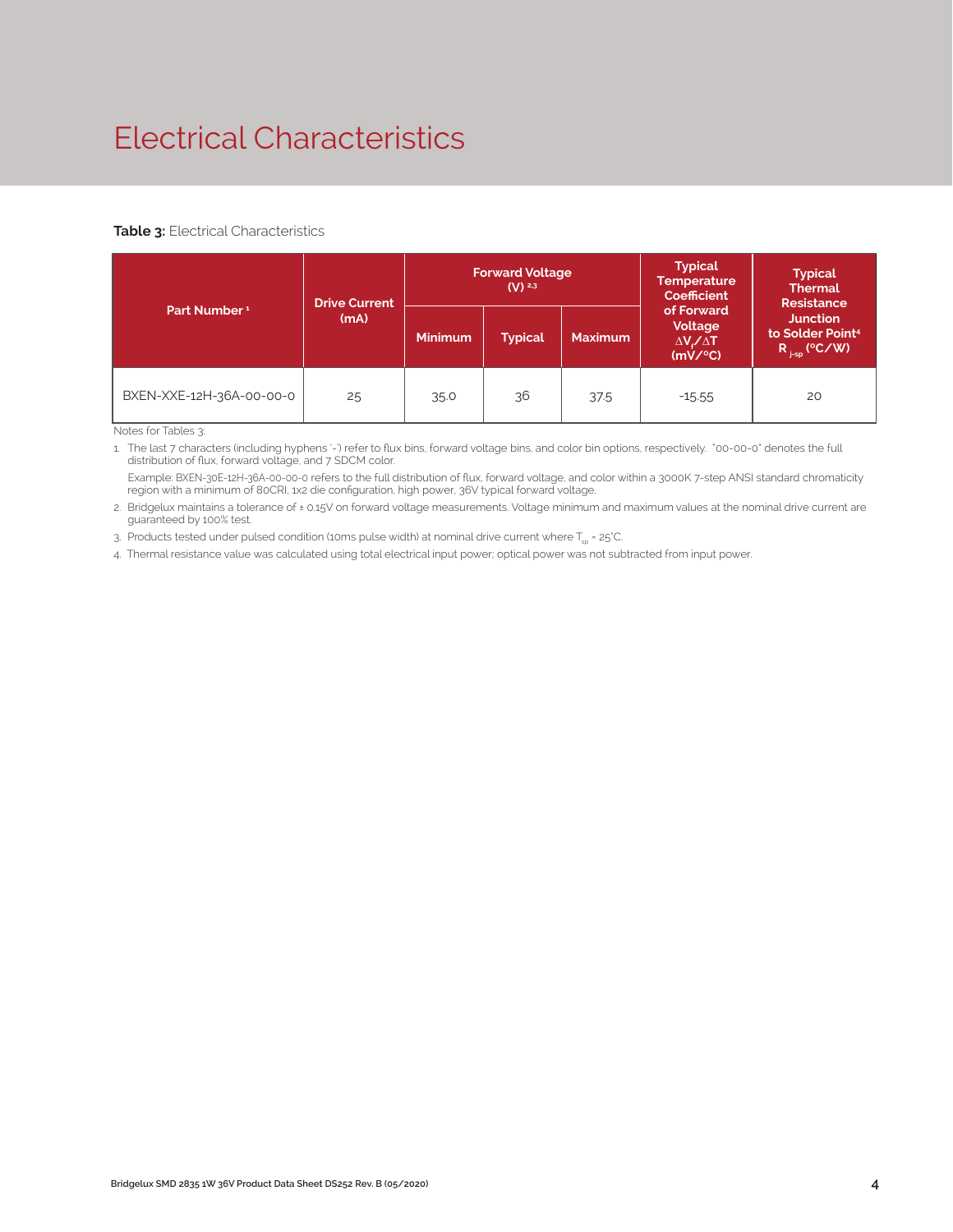# Absolute Maximum Ratings

#### **Table 4:** Maximum Ratings

| Parameter                                             | Maximum Rating                                  |  |  |  |
|-------------------------------------------------------|-------------------------------------------------|--|--|--|
| LED Junction Temperature $(T_i)$                      | $125^{\circ}$ C                                 |  |  |  |
| Storage Temperature                                   | $-40^{\circ}$ C to $+105^{\circ}$ C             |  |  |  |
| Operating Solder Point Temperature (T <sub>Sp</sub> ) | $-40^{\circ}$ C to $+105^{\circ}$ C             |  |  |  |
| <b>Soldering Temperature</b>                          | 260°C or lower for a maximum of 10 seconds      |  |  |  |
| Maximum Drive Current                                 | 32.5mA                                          |  |  |  |
| Maximum Peak Pulsed Forward Current <sup>1</sup>      | 65mA                                            |  |  |  |
| Maximum Reverse Voltage <sup>2</sup>                  | $\overline{a}$                                  |  |  |  |
| Moisture Sensitivity Rating                           | MSL <sub>3</sub>                                |  |  |  |
| Electrostatic Discharge                               | 2kV HBM. JEDEC-JS-001-HBM and JEDEC-JS-001-2012 |  |  |  |

Notes for Tables 4:

1. Bridgelux recommends a maximum duty cycle of 10% and pulse width of 10 ms when operating LED SMD at maximum peak pulsed current specified. Maximum peak pulsed current indicate values where LED SMD can be driven without catastrophic failures.

2. Light emitting diodes are not designed to be driven in reverse voltage and will not produce light under this condition. no rating is provided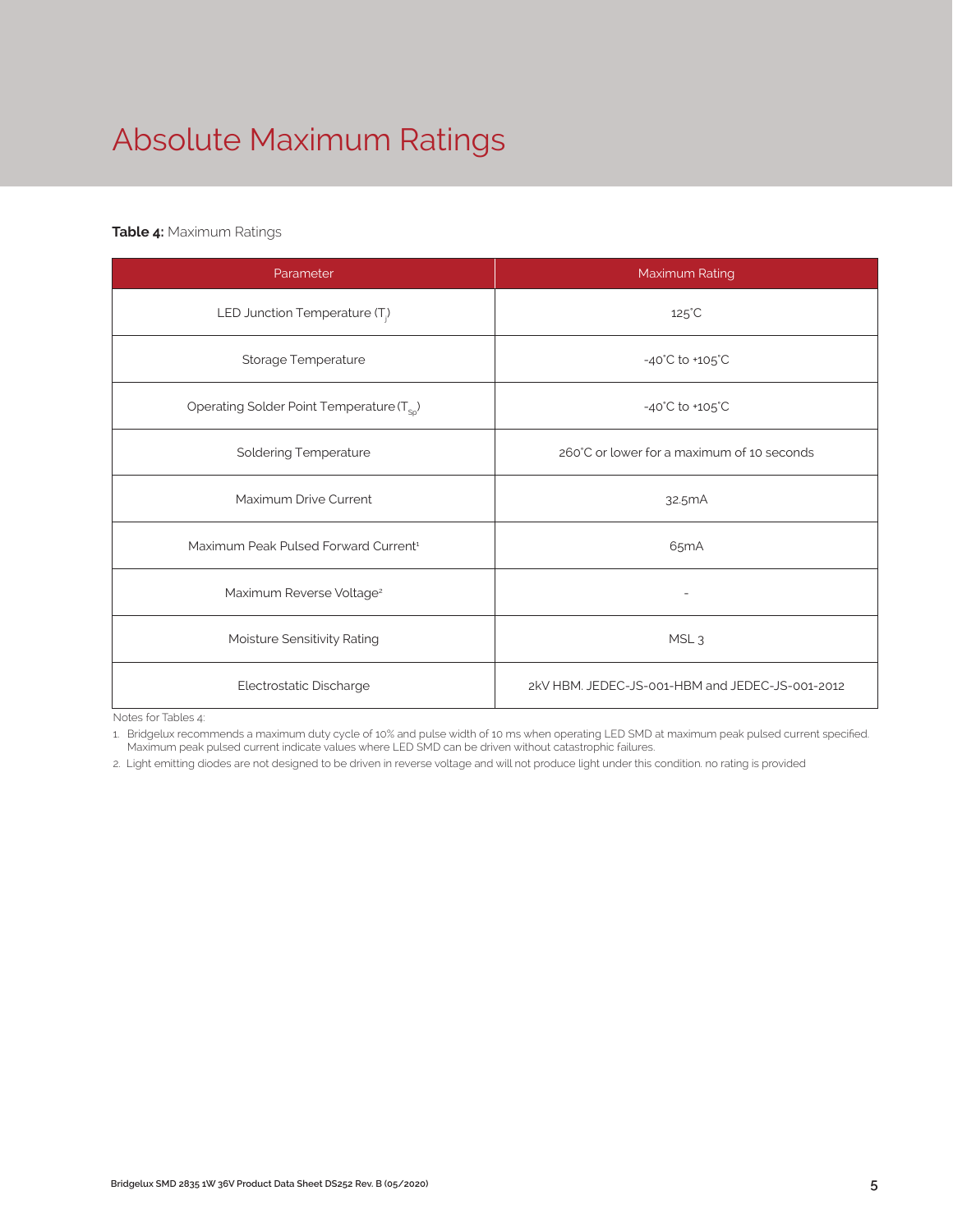# Product Bin Definitions

Table 5 lists the standard photometric luminous flux bins for Bridgelux SMD 2835 LEDs. Although several bins are listed, product availability in a particular bin varies by production run and by product performance. Not all bins are available in all CCTs.

|                 |                | - Pr           |             |                  |
|-----------------|----------------|----------------|-------------|------------------|
| <b>Bin Code</b> | <b>Minimum</b> | <b>Maximum</b> | <b>Unit</b> | <b>Condition</b> |
| $5\mathrm{C}$   | 100            | 105            |             |                  |
| 5D              | 105            | 110            |             |                  |
| 5E              | 110            | 115            |             |                  |
| 5F              | 115            | 120            | lm          |                  |
| $5G$            | 120            | 125            |             | $I_F = 25mA$     |
| 5H              | 125            | 130            |             |                  |
| 5J              | 130            | 135            |             |                  |
| 5K              | 135            | 140            |             |                  |

#### **Table 5:** Luminous Flux Bin Definitions at 25mA, T<sub>sp</sub>=25°C

Note for Tables 5:

1. Bridgelux maintains a tolerance of ± 7.5% on luminous flux measurements.

| <b>Bin Code</b> | <b>Minimum</b> | <b>Maximum</b> | <b>Unit</b> | <b>Condition</b> |
|-----------------|----------------|----------------|-------------|------------------|
| E <sub>3</sub>  | 34.5           | 35             |             |                  |
| F3              | 35             | 35.5           |             |                  |
| ാ               | 35.5           | 36             |             | $I_F = 25mA$     |
| M <sub>3</sub>  | 36             | 36.5           |             |                  |
| JЗ              | 36.5           | 37             |             |                  |
| K               | 37             | 37.5           |             |                  |

#### **Table 6:** Forward Voltage Bin Definition at 25mA, T<sub>sp</sub>=25°C

Note for Tables 6:

1. Bridgelux maintains a tolerance of ± 0.15V on forward voltage measurements.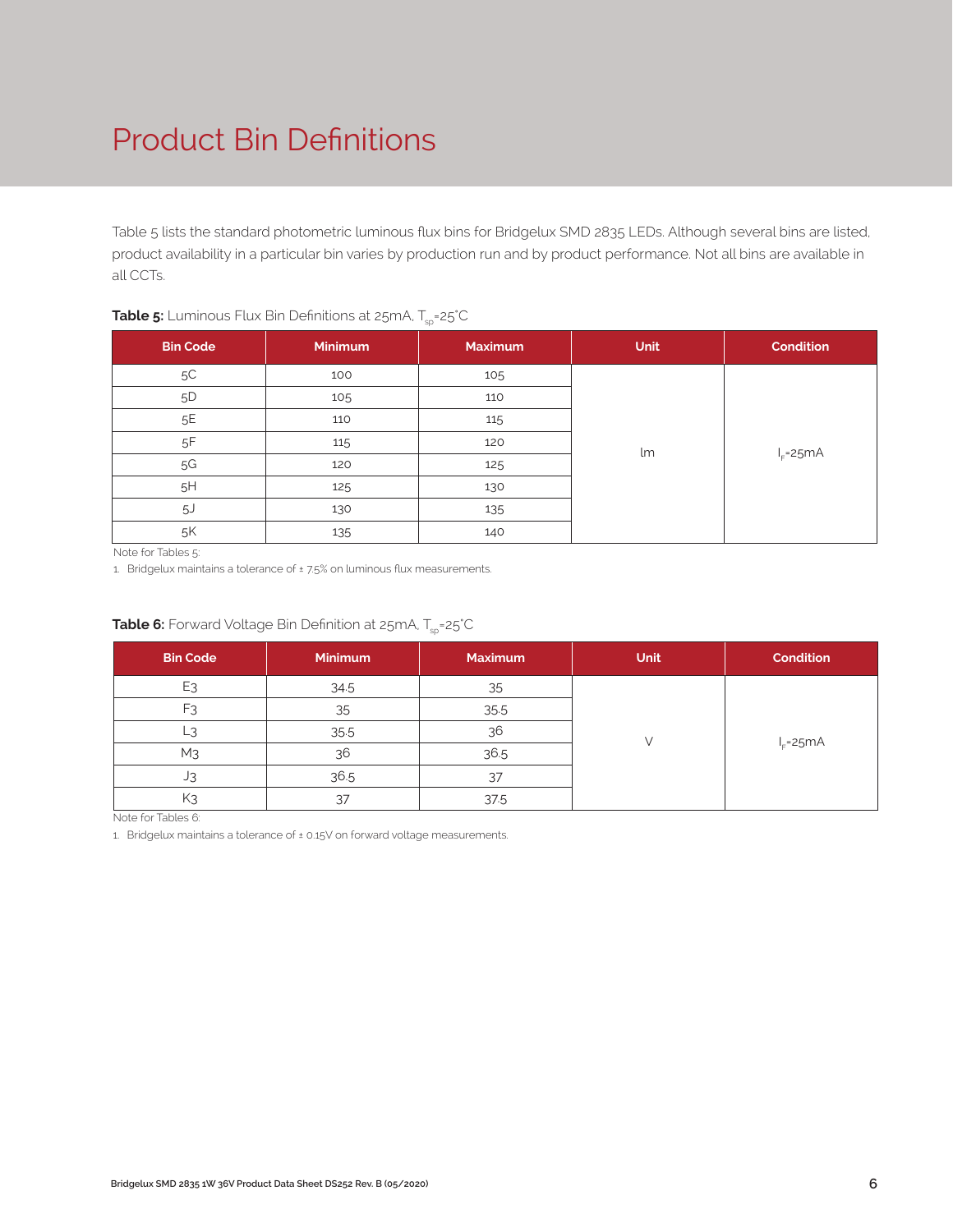### Product Bin Definitions

|         | <b>CCT</b>                |                            |                    |                  |                           |                  |                   | <b>Center Point</b> |              |                    |                   |           |                |                   | <b>Ellipse</b>            |        | <b>Color Bin</b>      |        |                |              |              |  |
|---------|---------------------------|----------------------------|--------------------|------------------|---------------------------|------------------|-------------------|---------------------|--------------|--------------------|-------------------|-----------|----------------|-------------------|---------------------------|--------|-----------------------|--------|----------------|--------------|--------------|--|
|         |                           |                            | <b>Color Space</b> |                  |                           | X                |                   |                     | Y            |                    | <b>Major Axis</b> |           |                | <b>Minor Axis</b> |                           |        | <b>Rotation Angle</b> |        |                |              |              |  |
|         | 2500K                     |                            | 3 SDCM             |                  |                           | 0.4806           |                   |                     | 0.4141       |                    |                   | 0.00986   |                | 0.00386           |                           |        | 56.52                 |        |                | $1\,$        |              |  |
|         | $(Tsp=25^{\circ}C)$       |                            | 5 SDCM             |                  |                           | 0.4806           |                   |                     | 0.4141       |                    |                   | 0.01643   |                | 0.00643           |                           |        | 56.52                 |        |                | 1/A/B/C/D    |              |  |
|         |                           |                            |                    | 3 SDCM<br>0.4578 |                           |                  | 0.00810<br>0.4101 |                     |              | 0.00420<br>53.70   |                   |           |                | $\mathbf{1}$      |                           |        |                       |        |                |              |              |  |
|         | 2700K                     |                            | 5 SDCM             |                  |                           | 0.4578           |                   |                     | 0.4101       |                    |                   | 0.01350   |                | 0.00700           |                           |        | 53.70                 |        |                | 1/A/B/C/D    |              |  |
|         |                           |                            | 3 SDCM             |                  |                           | 0.4630           |                   |                     | 0.4200       |                    |                   | 0.0081    |                | 0.0042            |                           |        | 53.7                  |        |                | $1\,$        |              |  |
|         | 2700K IEC                 |                            | 5 SDCM             |                  |                           | 0.4630           |                   |                     | 0.4200       |                    |                   | 0.0135    |                | 0.007             |                           |        | 53.7                  |        |                | A/B/C/D      |              |  |
|         |                           |                            | 3 SDCM             |                  |                           | 0.4338           |                   |                     | 0.4030       |                    |                   | 0.00834   |                | 0.00408           |                           |        | 53.22                 |        |                | $\mathbf{1}$ |              |  |
|         | 3000K                     |                            | 5 SDCM             |                  |                           | 0.4338           |                   |                     | 0.4030       |                    |                   | 0.01390   |                | 0.00680           |                           |        | 53.22                 |        |                | 1/A/B/C/D    |              |  |
|         |                           |                            | 3 SDCM             |                  |                           | 0.4073           |                   |                     | 0.3917       |                    |                   | 0.00927   |                | 0.00414           |                           |        | 54.00                 |        |                | $\mathbf{1}$ |              |  |
|         | 3500K                     |                            | 5 SDCM             |                  |                           | 0.4073           |                   |                     | 0.3917       |                    |                   | 0.01545   |                | 0.00690           |                           |        | 54.00                 |        |                | 1/A/B/C/D    |              |  |
|         |                           |                            | 3 SDCM             |                  |                           | 0.3818           |                   |                     | 0.3797       |                    |                   | 0.00939   |                | 0.00402           |                           |        | 53.72                 |        |                | $\mathbf{1}$ |              |  |
|         | 4000K                     |                            | 5 SDCM             |                  |                           | 0.3818           |                   |                     | 0.3797       |                    |                   | 0.01565   |                | 0.00670           |                           |        | 53.72                 |        |                | 1/A/B/C/D    |              |  |
|         |                           |                            | 3 SDCM             |                  |                           | 0.3447           |                   |                     | 0.3553       |                    |                   | 0.00822   |                | 0.00354           |                           |        | 59.62                 |        |                | $\mathbf{1}$ |              |  |
|         | 5000K                     | 5 SDCM<br>0.3447<br>0.3553 |                    |                  | 0.01370                   |                  | 0.00590           |                     |              | 59.62              |                   | 1/A/B/C/D |                |                   |                           |        |                       |        |                |              |              |  |
|         | 3 SDCM                    |                            |                    |                  | 0.3287                    |                  | 0.3417            |                     |              | 0.00746<br>0.00320 |                   | 59.09     |                | $\mathbf{1}$      |                           |        |                       |        |                |              |              |  |
|         | 5700K<br>5 SDCM<br>0.3287 |                            | 0.3417<br>0.01243  |                  |                           | 0.00533<br>59.09 |                   |                     | 1/A/B/C/D    |                    |                   |           |                |                   |                           |        |                       |        |                |              |              |  |
|         |                           |                            | 3 SDCM<br>6500K    |                  |                           |                  | 0.3123            |                     | 0.3282       |                    |                   |           | 0.00669        |                   | 0.00285                   |        |                       | 58.57  |                |              | $\mathbf{1}$ |  |
|         |                           |                            | 5 SDCM             |                  |                           | 0.3123           |                   |                     | 0.3282       |                    |                   | 0.01115   |                | 0.00475           |                           | 58.57  |                       |        | 1/A/B/C/D      |              |              |  |
|         | 3 SDCM<br>6500K IEC       |                            |                    | 0.3130           |                           |                  | 0.3370            |                     |              | 0.00669            |                   | 0.00285   |                |                   | 58.57                     |        |                       | $1\,$  |                |              |              |  |
|         |                           |                            | 5 SDCM             |                  |                           | 0.3130           |                   |                     | 0.3370       |                    |                   | 0.01115   |                | 0.00475           |                           |        | 58.57                 |        |                | A/B/C/D      |              |  |
|         |                           | 2500K (Tsp-25°C)           |                    | 2700K            | 2700K IEC                 |                  |                   | 3000K               |              | 3500K              |                   | 4000K     |                | 5000K             |                           | 5700K  | 6500K                 |        | 6500K IEC      |              | Color        |  |
| Point   | $\pmb{\times}$            | y                          | $\pmb{\times}$     | y                | $\boldsymbol{\mathsf{x}}$ | y                | $\pmb{\times}$    | y                   | $\mathbf{x}$ | y                  | $\pmb{\times}$    | y         | $\pmb{\times}$ | y                 | $\boldsymbol{\mathsf{x}}$ | y      | $\pmb{\mathsf{x}}$    | y.     | $\pmb{\times}$ | y            | <b>Bin</b>   |  |
|         | 0.5045                    | 0.4344                     | 0.4813             | 0.4319           | 0.4865                    | 0.4418           | 0.4562            | 0.4260              | 0.4299       | 0.4165             | 0.4006            | 0.4044    | 0.3551         | 0.3760            | 0.3376                    | 0.3616 | 0.3205                | 0.3481 | 0.3212         | 0.3569       |              |  |
|         | 0.4813                    | 0.4319                     | 0.4562             | 0.426            | 0.4614                    | 0.4359           | 0.4299            | 0.4165              | 0.3996       | 0.4015             | 0.3736            | 0.3874    | 0.3376         | 0.3616            | 0.3207                    | 0.3462 | 0.3028                | 0.3304 | 0.3035         | 0.3392       |              |  |
| ANSI    | 0.4593                    | 0.3944                     | 0.4373             | 0.3893           | 0.4425                    | 0.3992           | 0.4147            | 0.3814              | 0.3889       | 0.3690             | 0.3670            | 0.3578    | 0.3366         | 0.3369            | 0.3222                    | 0.3243 | 0.3068                | 0.3113 | 0.3075         | 0.3201       |              |  |
|         | 0.4799                    | 0.3967                     | 0.4593             | 0.3944           | 0.4645                    | 0.4043           | 0.4373            | 0.3893              | 0.4147       | 0.3814             | 0.3898            | 0.3716    | 0.3515         | 0.3487            | 0.3366                    | 0.3369 | 0.3221                | 0.3261 | 0.3228         | 0.3349       |              |  |
|         | 0.4929                    | 0.4332                     | 0.4687             | 0.4289           | 0.4740                    | 0.4389           | 0.4431            | 0.4213              | 0.4148       | 0.4090             | 0.3871            | 0.3959    | 0.3463         | 0.3687            | 0.3290                    | 0.3538 | 0.3115                | 0.3391 | 0.3124         | 0.3481       | E/F/<br>G/H  |  |
| V-up    | 0.4859                    | 0.4223                     | 0.4618             | 0.4170           | 0.4673                    | 0.4268           | 0.4377            | 0.4101              | 0.4112       | 0.3996             | 0.3847            | 0.3873    | 0.3457         | 0.3617            | 0.3290                    | 0.3470 | 0.3124                | 0.3328 | 0.3132         | 0.3417       |              |  |
| V-down  | 0.4696                    | 0.3956                     | 0.4483             | 0.3919           | 0.4535                    | 0.4018           | 0.4260            | 0.3854              | 0.4018       | 0.3752             | 0.3784            | 0.3647    | 0.3440         | 0.3427            | 0.3290                    | 0.3300 | 0.3144                | 0.3186 | 0.3152         | 0.3275       |              |  |
|         | 0.4757                    | 0.4058                     | 0.4542             | 0.4031           | 0.4597                    | 0.4130           | 0.4310            | 0.3960              | 0.4053       | 0.3844             | 0.3807            | 0.3730    | 0.3445         | 0.3495            | 0.3290                    | 0.3369 | 0.3135                | 0.3250 | 0.3143         | 0.3339       |              |  |
| H-left  | 0.4703                    | 0.4132                     | 0.4468             | 0.4077           | 0.4520                    | 0.4176           | 0.4223            | 0.3990              | 0.3941       | 0.3848             | 0.3702            | 0.3722    | 0.3371         | 0.3490            | 0.3215                    | 0.3350 | 0.3048                | 0.3207 | 0.3055         | 0.3297       |              |  |
|         | 0.4758                    | 0.4137                     | 0.4524             | 0.4089           | 0.4577                    | 0.4190           | 0.4283            | 0.4013              | 0.4012       | 0.3885             | 0.3755            | 0.3755    | 0.3395         | 0.3509            | 0.3240                    | 0.3372 | 0.3081                | 0.3240 | 0.3088         | 0.3329       |              |  |
| H-right | 0.4922                    | 0.4156                     | 0.4703             | 0.4132           | 0.4755                    | 0.4231           | 0.4468            | 0.4077              | 0.4223       | 0.3990             | 0.3950            | 0.3875    | 0.3533         | 0.3620            | 0.3371                    | 0.3490 | 0.3213                | 0.3373 | 0.3220         | 0.3459       |              |  |
|         | 0.4854                    | 0.4148                     | 0.4632             | 0.4115           | 0.4685                    | 0.4215           | 0.4394            | 0.4052              | 0.4133       | 0.3945             | 0.3880            | 0.3834    | 0.3498         | 0.3592            | 0.3334                    | 0.3456 | 0.3165                | 0.3325 | 0.3172         | 0.3412       |              |  |
| Center  | 0.4806                    | 0.4141                     | 0.4578             | 0.4101           | 0.4630                    | 0.4200           | 0.4338            | 0.4030              | 0.4073       | 0.3917             | 0.3818            | 0.3797    | 0.3447         | 0.3553            | 0.3287                    | 0.3417 | 0.3123                | 0.3282 | 0.3130         | 0.3370       |              |  |

#### **Table 7:** 3- and 5-step MacAdam Ellipse Color Bin Definitions

Notes for Tables 7:

1. Color binning at  $T_{\rm ss}$ =85°C unless otherwise specified

2. Bridgelux maintains a tolerance of ± 0.007 on x and y color coordinates in the CIE 1931 color space.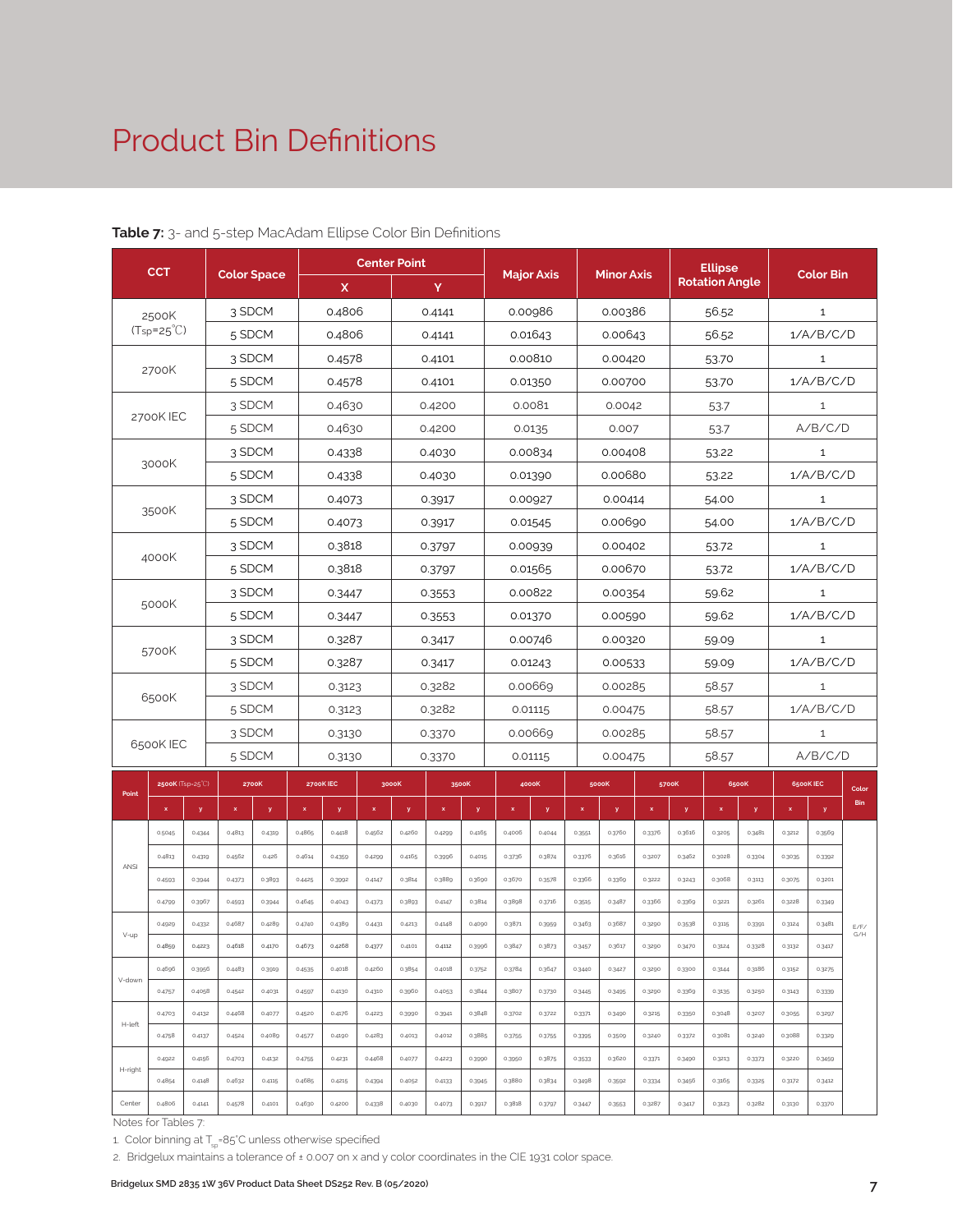## Product Bin Definitions



#### Figure 1: C.I.E. 1931 Chromaticity Diagram (9 Color Bin Structure, Hot-color Targeted at T<sub>sp</sub>=85°C)

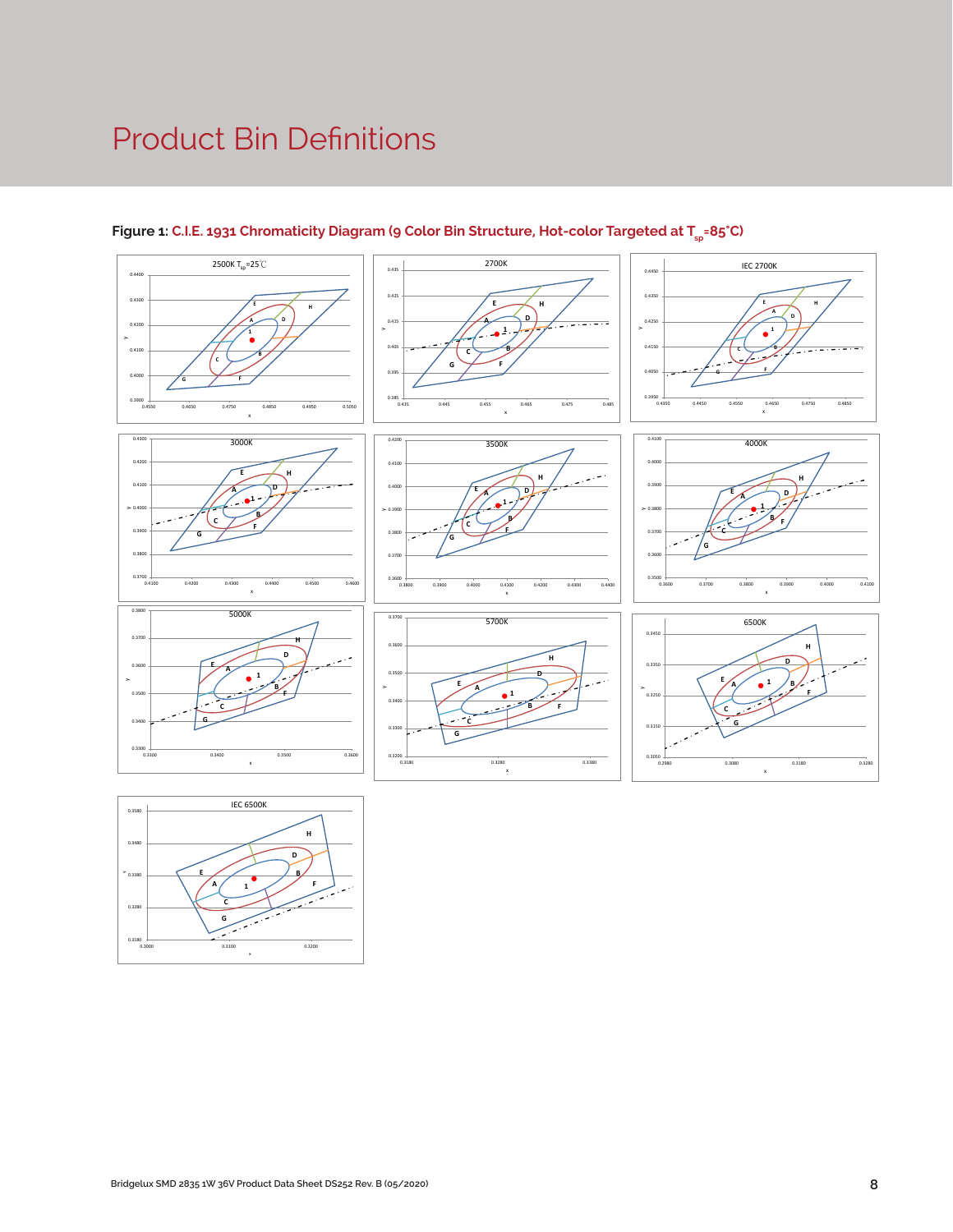### Performance Curves

#### Figure 2: Drive Current vs. Voltage (T<sub>SD</sub>=25°C)



Figure 3: Typical Relative Luminous Flux vs. Drive Current (T<sub>sp</sub>=25°C)



Note for Figure 3:

1. Bridgelux does not recommend driving high power LEDs at low currents. Doing so may produce unpredictable results. Pulse width modulation (PWM) is recommended for dimming effects.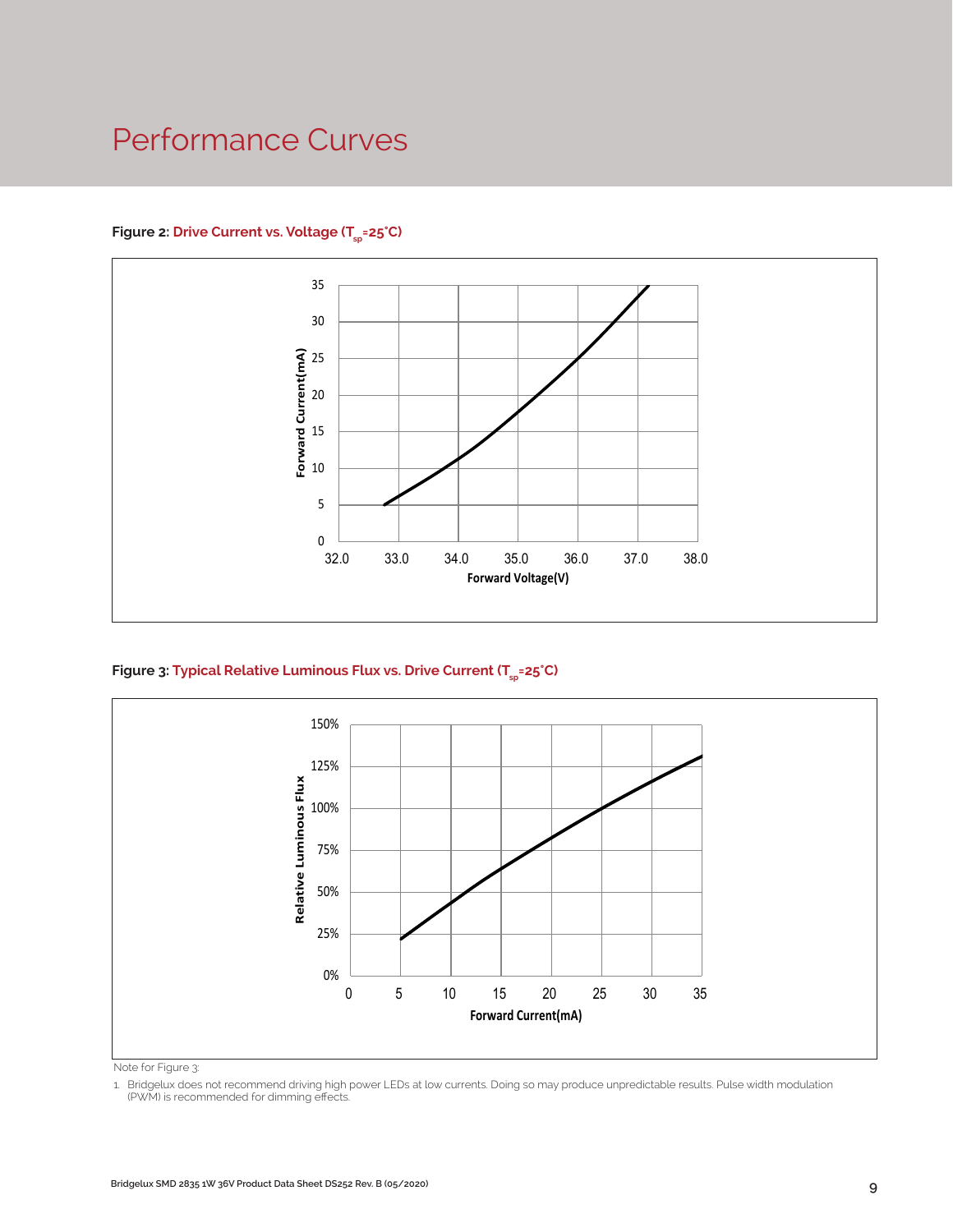### Performance Curves



#### **Figure 4: Typical Relative Flux vs. Solder Point Temperature**

**Figure 5: Typical ccx Shift vs. Solder Point Temperature**



Notes for Figures 4 & 5:

1. Characteristics shown for warm white based on 3000K and 80 CRI.

2. Characteristics shown for neutral white based on 4000K and 80 CRI.

4. For other color SKUs, the shift in color will vary. Please contact your Bridgelux Sales Representative for more information.

<sup>3.</sup> Characteristics shown for cool white based on 5000K and 80 CRI.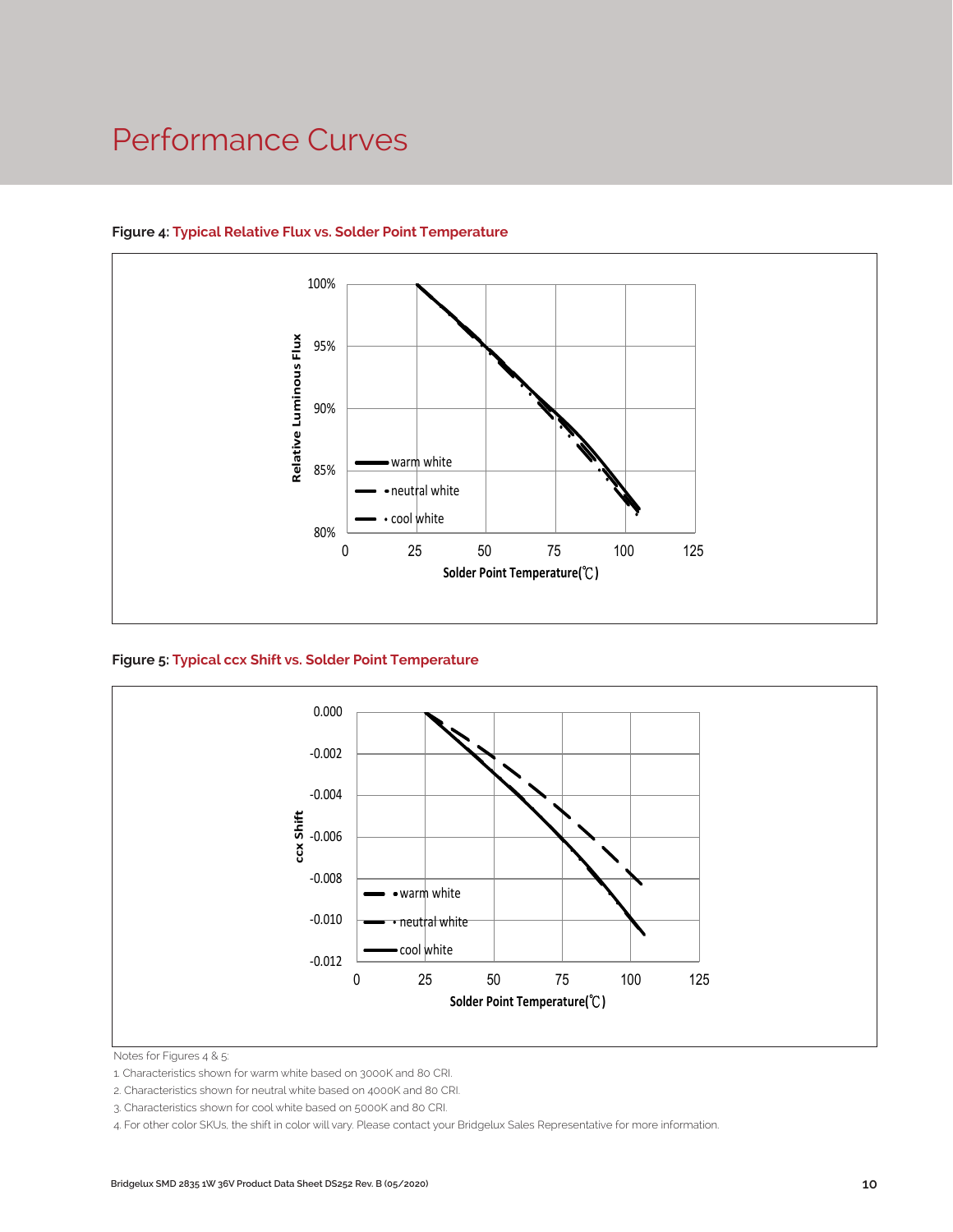### Performance Curves



#### **Figure 6: Typical ccy Shift vs. Solder Point Temperature**

Notes for Figure 6:

1. Characteristics shown for warm white based on 3000K and 80 CRI.

2. Characteristics shown for neutral white based on 4000K and 80 CRI.

3. Characteristics shown for cool white based on 5000K and 80 CRI.

4. For other color SKUs, the shift in color will vary. Please contact your Bridgelux Sales Representative for more information.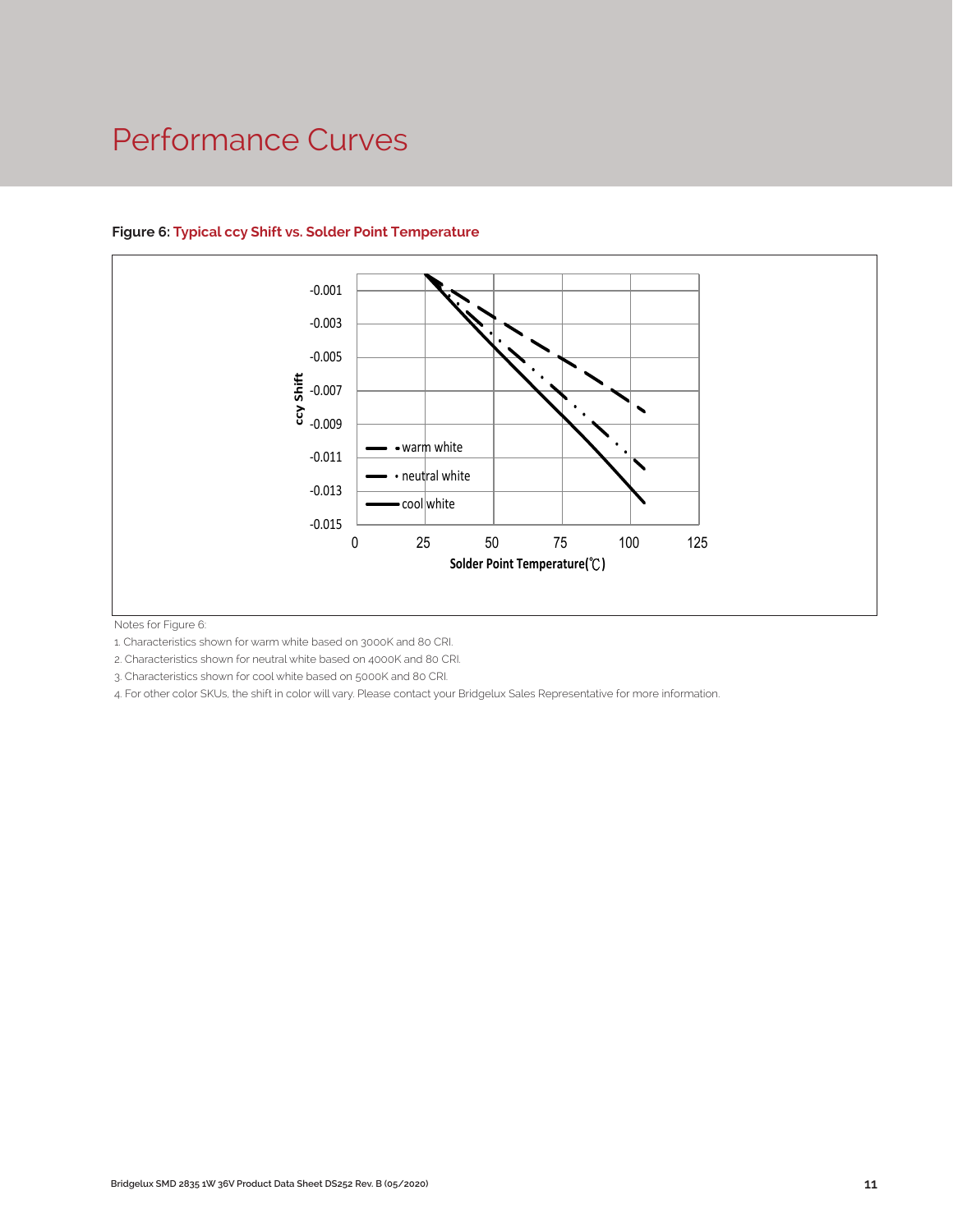### Typical Radiation Pattern



#### Figure 7: Typical Spatial Radiation Pattern at 25mA, T<sub>sp</sub>=25°C

Notes for Figure 7:

1. Typical viewing angle is 120°.

2. The viewing angle is defined as the off axis angle from the centerline where luminous intensity (Iv) is ½ of the peak value.

#### Figure 8: Typical Polar Radiation Pattern at 25mA, T<sub>sp</sub>=25°C

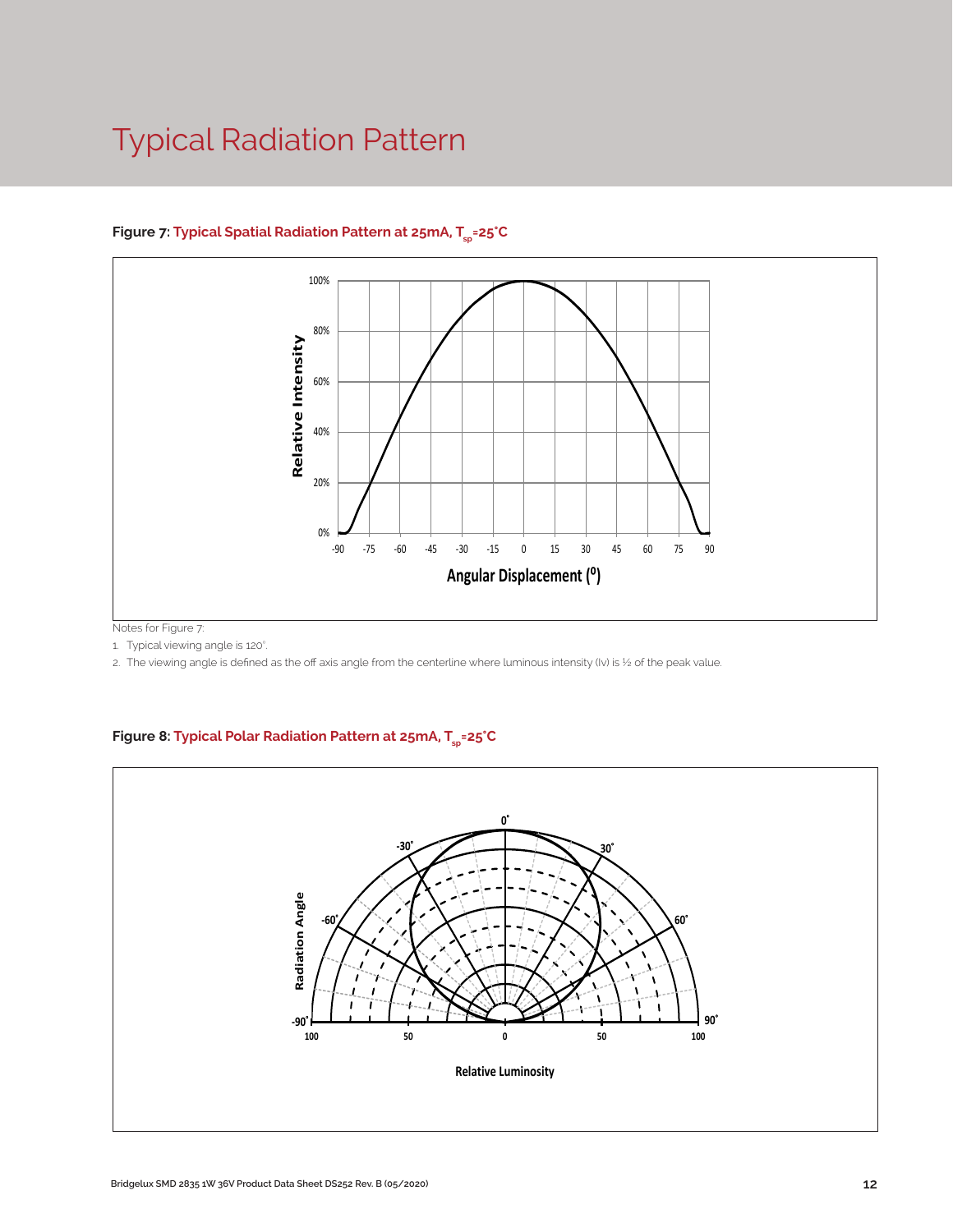# Typical Color Spectrum

#### **Figure 9: Typical Color Spectrum**



Notes for Figure 9:

1. Color spectra measured at nominal current for Tsp = 25°C

2. Color spectra shown for 80 CRI products.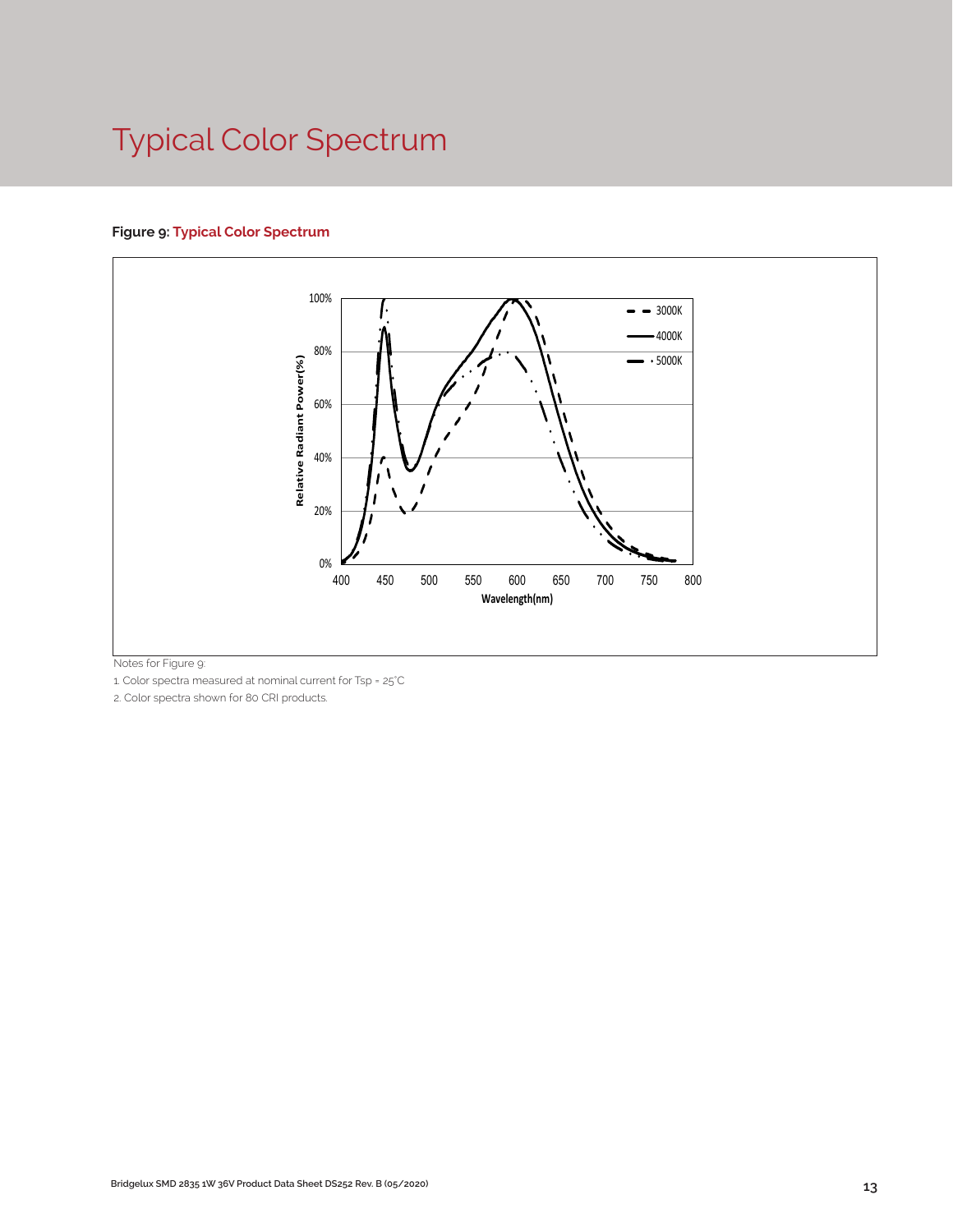### Mechanical Dimensions

#### **Figure 10: Drawing for SMD 2835**











Notes for Figure 10:

1. Drawings are not to scale.

- 2. Drawing dimensions are in millimeters.
- 3. Unless otherwise specified, tolerances are ± 0.10mm.

#### Recommended PCB Soldering Pad Pattern

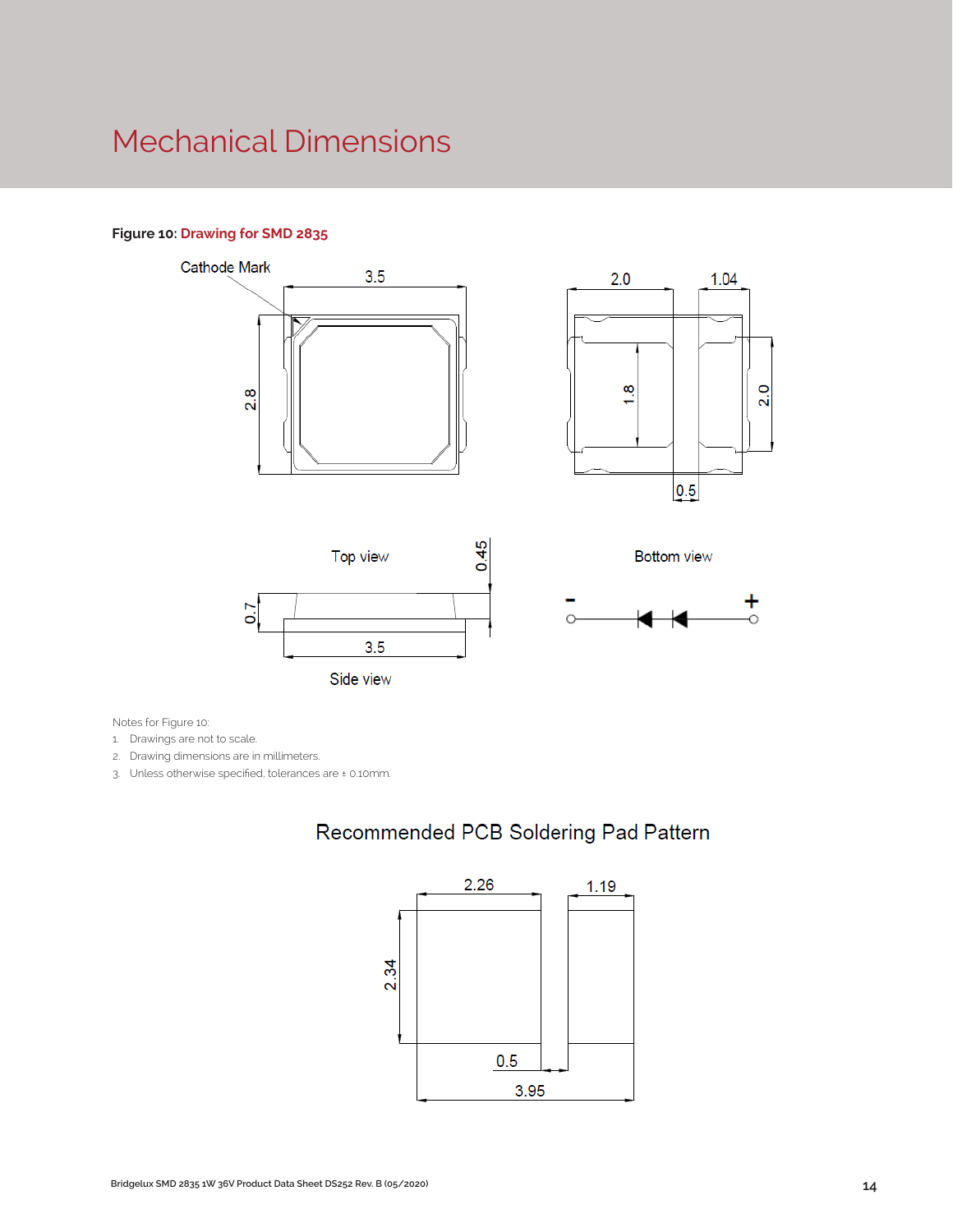# Reliability

#### **Table 8:** Reliability Test Items and Conditions

| No.            | <b>Items</b>                        | <b>Reference</b><br><b>Standard</b> | <b>Test Conditions</b>                                                                                 | <b>Drive</b><br><b>Current</b> | <b>Test Duration</b> | <b>Units</b><br>Failed/Tested |
|----------------|-------------------------------------|-------------------------------------|--------------------------------------------------------------------------------------------------------|--------------------------------|----------------------|-------------------------------|
| 1              | Moisture/Reflow Sensitivity         | J-STD-020E                          | $T_{\text{cld}}$ = 260°C, 10sec,<br>Precondition: 60°C, 60%RH, 168hr                                   | $\sim$                         | 3 reflows            | 0/22                          |
| $\overline{c}$ | Low Temperature Storage             | JESD22-A119                         | $T_a = -40^{\circ}C$                                                                                   | $\bar{a}$                      | 1000 hours           | 0/22                          |
| 3              | High Temperature Storage            | JESD22-A103D                        | $T_a = 105^{\circ}C$                                                                                   | $\sim$                         | 1000 hours           | 0/22                          |
| 4              | Low Temperature Operating Life      | JESD22-A108D                        | $T_s = -40^{\circ}C$                                                                                   | 25mA                           | 1000 hours           | 0/22                          |
| 5              | Temperature Humidity Operating Life | JESD22-A101C                        | $T_{SD} = 85^{\circ}$ C, RH=85%                                                                        | 25mA                           | 1000 hours           | 0/22                          |
| 6              | High Temperature Operating Life     | JESD22-A108D                        | $T_{\rm sn}$ =105°C                                                                                    | 32.5mA                         | 1000 hours           | 0/22                          |
| $\overline{7}$ | Power switching                     | IEC62717:2014                       | $T_{SD} = 105^{\circ}C$<br>30 sec on, 30 sec off                                                       | 32.5mA                         | 30000 cycles         | 0/22                          |
| 8              | <b>Thermal Shock</b>                | JESD22-A106B                        | $T_a = -40^{\circ}C - 100^{\circ}C$ ;<br>Dwell: 15min; Transfer: 10sec                                 | $\sim$                         | 200 cycles           | 0/22                          |
| 9              | Temperature Cycle                   | JESD22-A104E                        | $T_a = -40^{\circ}C - 100^{\circ}C$ ;<br>Dwell at extreme temperature: 15min;<br>Ramp rate < 105°C/min |                                | 200 cycles           | 0/22                          |
| 10             | Electrostatic Discharge             | JS-001-2012                         | HBM, $2KV$ , $1.5k\Omega$ , 100pF,<br>Alternately positive or negative                                 | $\overline{\phantom{a}}$       |                      | 0/22                          |

#### Passing Criteria

| <b>Item</b>                     | <b>Symbol</b> | <b>Test Condition</b> | <b>Passing Criteria</b> |
|---------------------------------|---------------|-----------------------|-------------------------|
| Forward Voltage                 |               | 25mA                  | ΔVf<10%                 |
| Luminous Flux                   | ۲v            | 25mA                  | ΔFν<30%                 |
| <b>Chromaticity Coordinates</b> | (x, y)        | 25mA                  | Δu'v'<0.007             |

Notes for Tables 8:

1. Measurements are performed after allowing the LEDs to return to room temperature

2.  $T_{\scriptscriptstyle \rm std}$  : reflow soldering temperature;  $T_{\scriptscriptstyle \rm a}$  : ambient temperature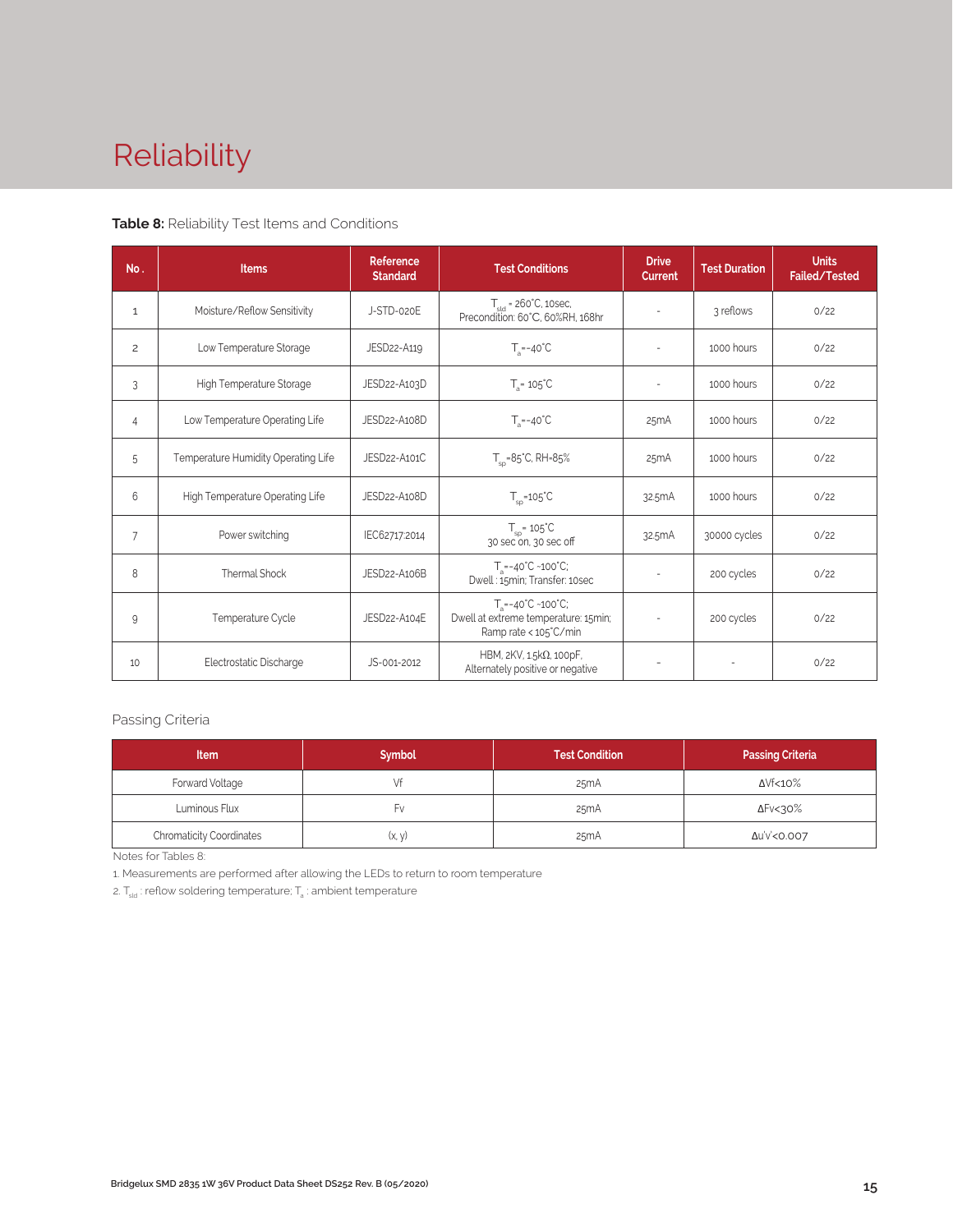### Reflow Characteristics

#### **Figure 11 : Reflow Profile**



| <b>Profile Feature</b>                                                 | <b>Lead Free Assembly</b> |
|------------------------------------------------------------------------|---------------------------|
| Temperature Min. (Ts_min)                                              | $160^{\circ}$ C           |
| Temperature Max. (Ts_max)                                              | $205^{\circ}$ C           |
| Time (ts) from Ts_min to Ts_max                                        | 60-150 seconds            |
| Ramp-Up Rate (TL to Tp)                                                | 3 °C/second               |
| Liquidus Temperature (TL)                                              | 220 °C                    |
| Time (TL) Maintained Above TL                                          | 60-150 seconds            |
| Peak Temp(Tp)                                                          | 260 °C max.               |
| Time (Tp) Within 5 °C of the Specified Classification Temperature (Tc) | 25 seconds max.           |
| Ramp-Down Rate (Tp to TL)                                              | 5 °C/second max.          |
| Time 25 °C to Peak Temperature                                         | 10 minutes max.           |

#### **Figure 12 : Pick and Place**



Note for Figure 12:

1. When using a pick and place machine, choose a nozzle that has a larger diameter than the LED's emitting surface. Using a Pick-and-Place nozzle with a smaller diameter than the size of the LEDs emitting surface will cause damage and may also cause the LED to not illuminate.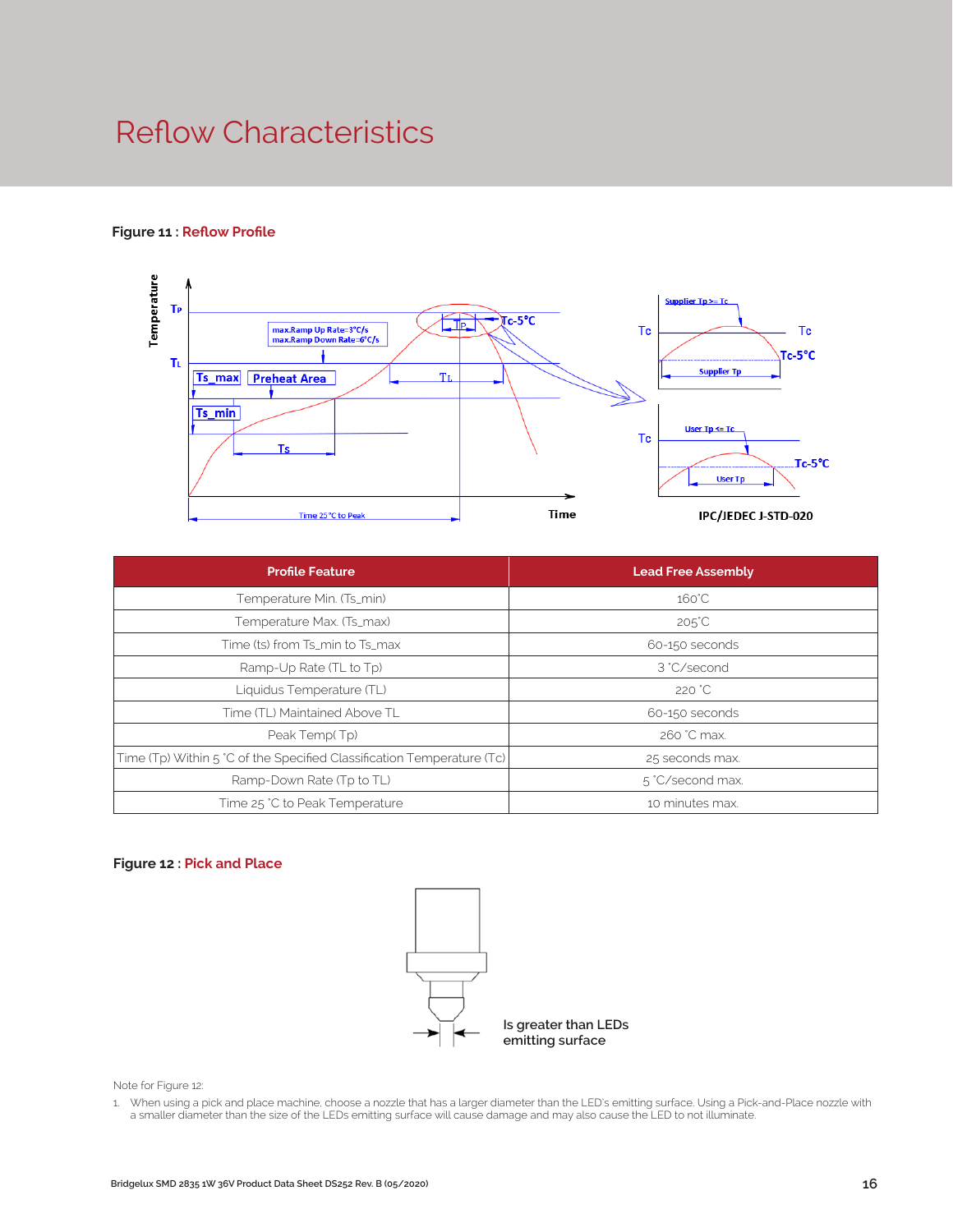### Packaging

#### **Figure 13: Emitter Reel Drawings**



Note for Figure 13:

1. Drawings are not to scale. Drawing dimensions are in millimeters.

#### **Figure 14: Emitter Tape Drawings**





Note for Figure 14:

1. Drawings are not to scale. Drawing dimensions are in millimeters.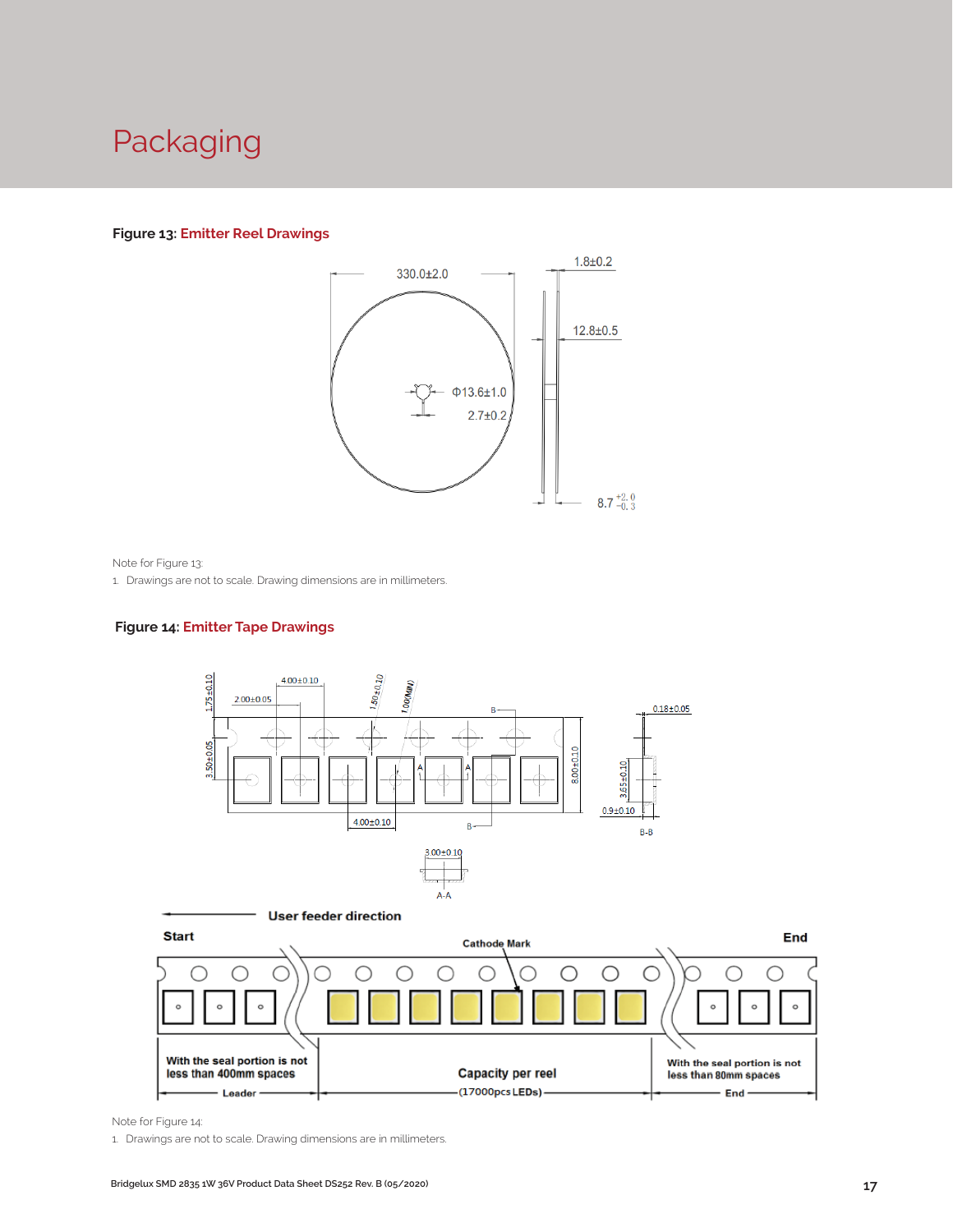# Packaging



#### **Figure 15: Emitter Reel Packaging Drawings**

Note for Figure 15:

1. Drawings are not to scale.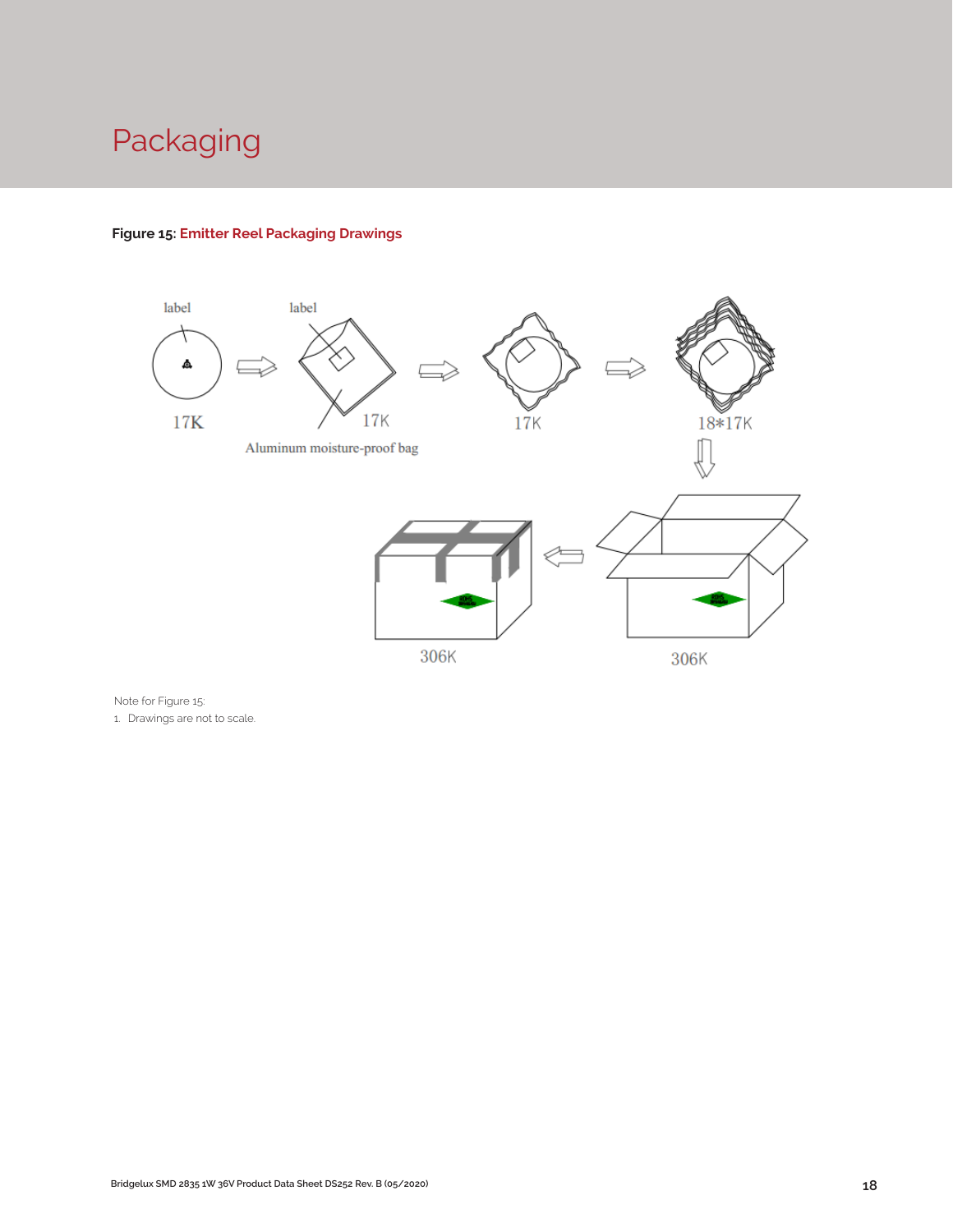# Design Resources

Please contact your Bridgelux sales representative for assistance.

### **Precautions**

#### **CAUTION: CHEMICAL EXPOSURE HAZARD**

Exposure to some chemicals commonly used in luminaire manufacturing and assembly can cause damage to the LED emitter. Please consult Bridgelux Application Note AN51 for additional information.

#### **CAUTION: EYE SAFETY**

Eye safety classification for the use of Bridgelux SMD LED emitter is in accordance with IEC specification EN62471: Photobiological Safety of Lamps and Lamp Systems. SMD LED emitters are classified as Risk Group 1 when operated at or below the maximum drive current. Please use appropriate precautions. It is important that employees working with LEDs are trained to use them safely.

#### **CAUTION: RISK OF BURN**

Do not touch the SMD LED emitter during operation. Allow the emitter to cool for a sufficient period of time before handling. The SMD LED emitter may reach elevated temperatures such that could burn skin when touched.

### **CAUTION**

#### **CONTACT WITH LIGHT EMITTING SURFACE (LES)**

Avoid any contact with the LES. Do not touch the LES of the emitter or apply stress to the LES (yellow phosphor resin area). Contact may cause damage to the emitter

Optics and reflectors must not be mounted in contact with the LES (yellow phosphor resin area).

### Disclaimers

#### **MINOR PRODUCT CHANGE POLICY**

The rigorous qualification testing on products offered by Bridgelux provides performance assurance. Slight cosmetic changes that do not affect form, fit, or function may occur as Bridgelux continues product optimization.

#### **STANDARD TEST CONDITIONS**

Unless otherwise stated, LED emitter testing is performed at the nominal drive current.